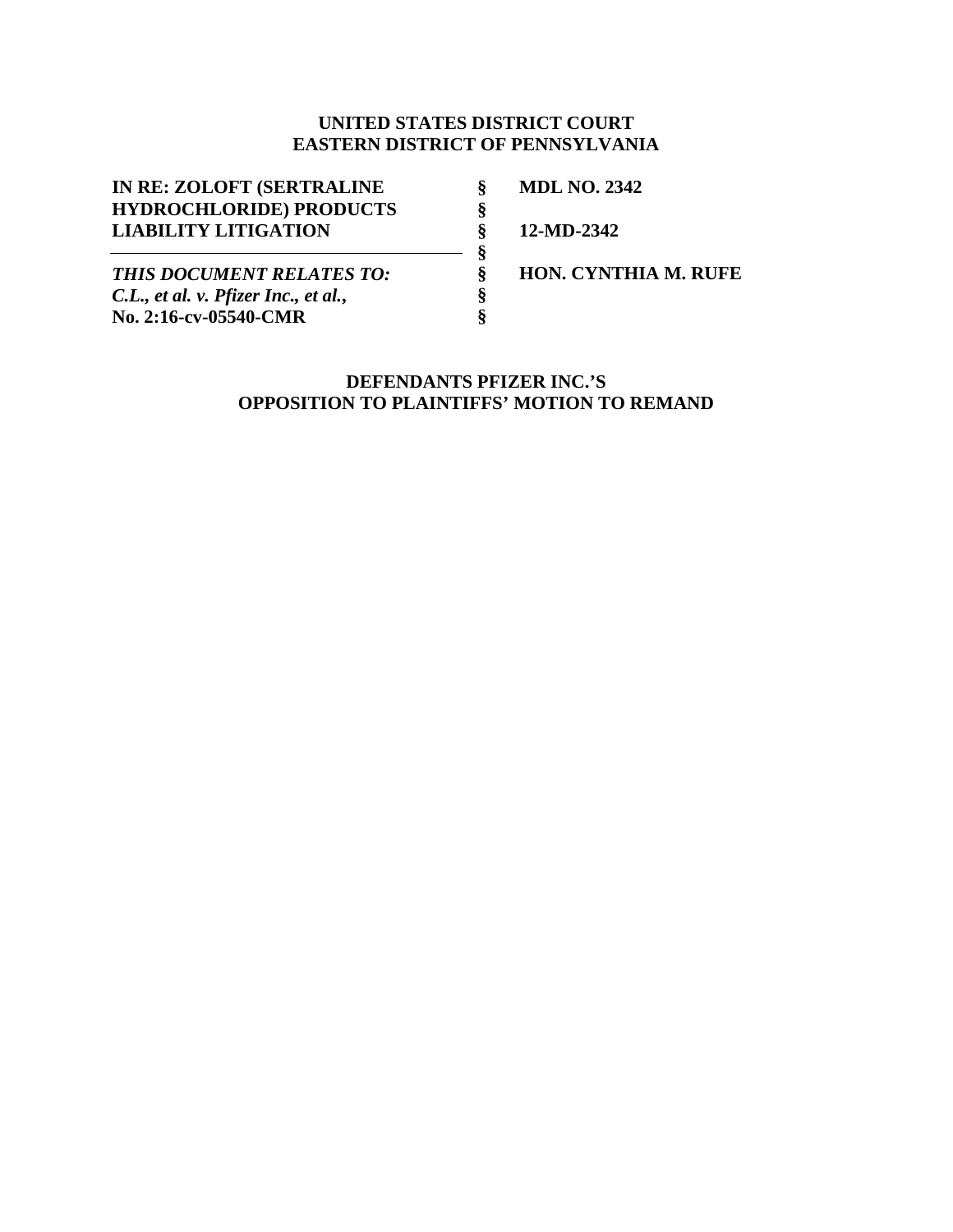# **TABLE OF CONTENTS**

| I.  |                 | The Non-Diverse Plaintiffs' Claims Have Been Fraudulently Joined Due to the                                                             |
|-----|-----------------|-----------------------------------------------------------------------------------------------------------------------------------------|
|     | A.              |                                                                                                                                         |
|     | <b>B.</b>       |                                                                                                                                         |
| II. |                 |                                                                                                                                         |
|     | A.              | Plaintiffs Have No Good Faith Intent to Pursue Their Claims Against                                                                     |
|     |                 | 1.                                                                                                                                      |
|     |                 | 2.<br>The History of the Zoloft Litigation Makes Clear that Plaintiffs'<br>Do Not Have a Good Faith Intent to Pursue its Claims Against |
|     | <b>B.</b>       | A Pharmaceutical Medicine Distributor Cannot Be Held Liable for Failure                                                                 |
|     | $\mathcal{C}$ . |                                                                                                                                         |
|     |                 |                                                                                                                                         |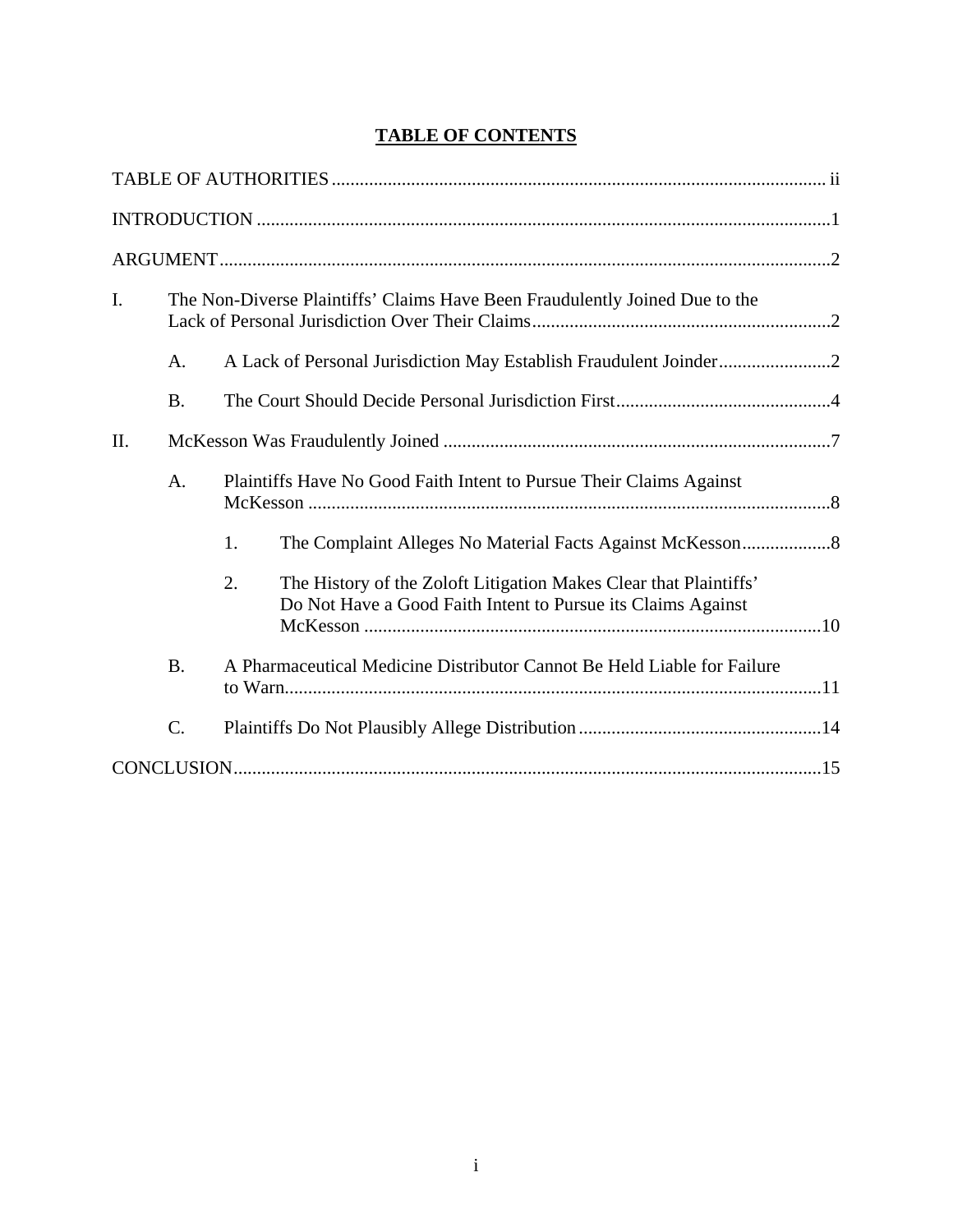## **TABLE OF AUTHORITIES**

| <u>IADLE OF AUTHUNITIES</u>                                                |
|----------------------------------------------------------------------------|
| Addelson v. Sanofi S.A.,                                                   |
| Aronis v. Merck & Co.,                                                     |
| Ashcroft v. Iqbal,                                                         |
| In re Avandia Marketing, Sales Practices & Products Liability Litigation., |
| Badon v. RJR Nabisco Inc.,                                                 |
| Banger ex rel. Freeman v. Magnolia Nursing Home, L.P.,                     |
| In re Bard IVC Filters Products Liability Litigation,                      |
| Barron v. Pfizer, Inc.,                                                    |
| Bartholome v. Pfizer, Inc.,                                                |
| Batoh v. McNeil-PPC, Inc.,                                                 |
| Beard v. SmithKline Beecham Corp.,                                         |
| Bell Atlantic Corp. v. Twombly,                                            |
| Bockrath v. Aldrich Chemical Co.,                                          |
| In re Briscoe,                                                             |
| Bristol-Myers Squibb Co. v. Superior Court,                                |
| Clark v. Pfizer, Inc.,                                                     |
| D.A. ex rel. Wilson v. McKesson Corp.,                                     |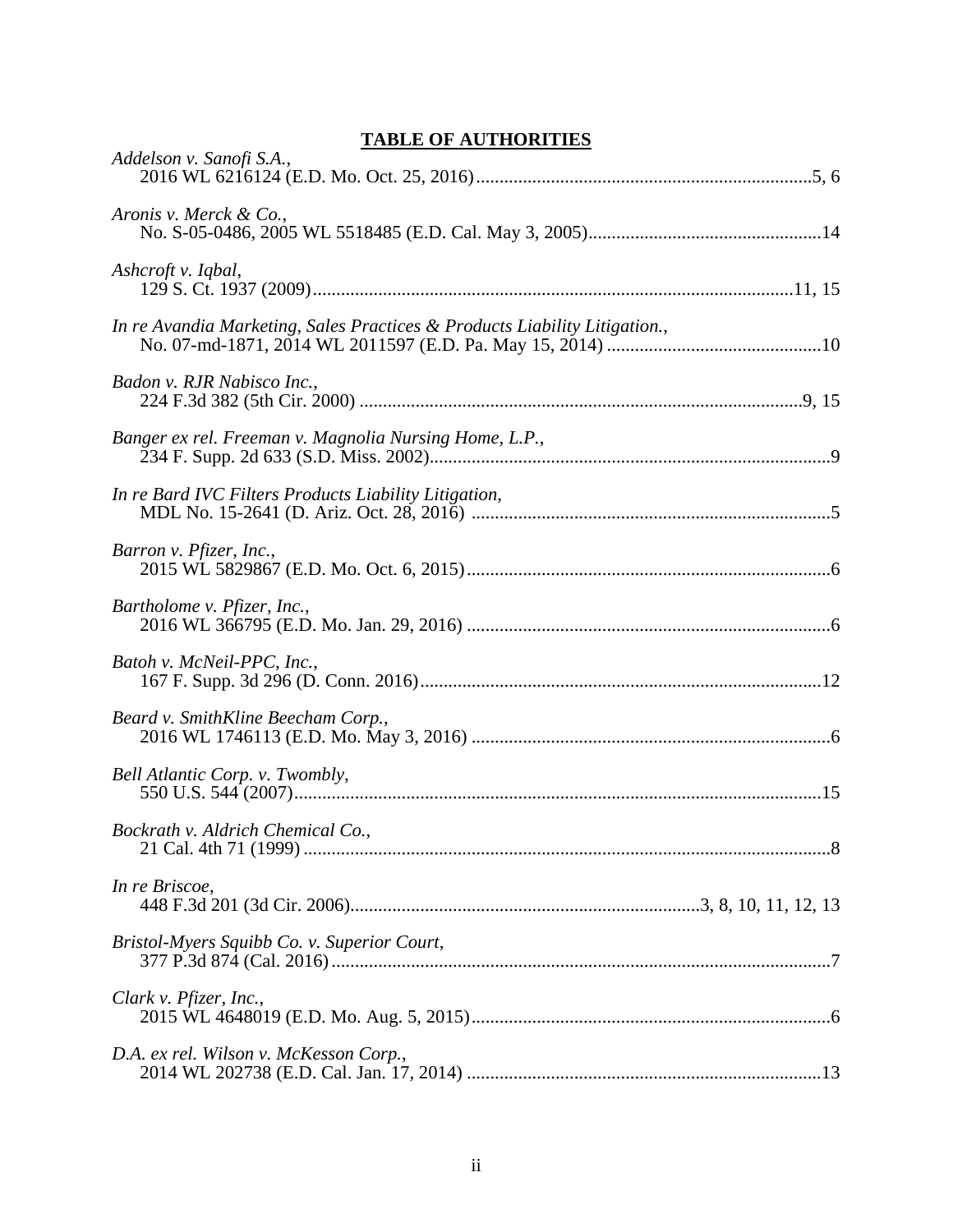| In re Diet Drugs (Phentermine, Fenfluramine, Dexfenfluramine) Products Liability Litigation, |
|----------------------------------------------------------------------------------------------|
| Evans v. Johnson & Johnson,                                                                  |
| Gomes v. Michaels Stores, Inc.,                                                              |
| Goodyear Dunlop Tires Operations, S.A. v. Brown,                                             |
| Hunter v. Philip Morris USA,                                                                 |
| Johnson v. Parke-Davis,                                                                      |
| In re Korean Air Lines Disaster of Sept. 1, 1983,                                            |
| Legg v. Wyeth,                                                                               |
| Martino v. Viacao Aerea Riograndense, S.A.,                                                  |
| McCabe v. General Foods Corp.,                                                               |
| Moore v. Johnson & Johnson,                                                                  |
|                                                                                              |
| Mutual Pharmaceutical Co. v. Bartlett,                                                       |
| Nolan v. Boeing Co.,                                                                         |
| Osborn v. Metropolitan Life Insurance Co.,                                                   |
| PLIVA v. Mensing,                                                                            |
| Parker v. Pfizer, Inc.,                                                                      |
| In re Plavix Products Liability & Marketing Litigation,                                      |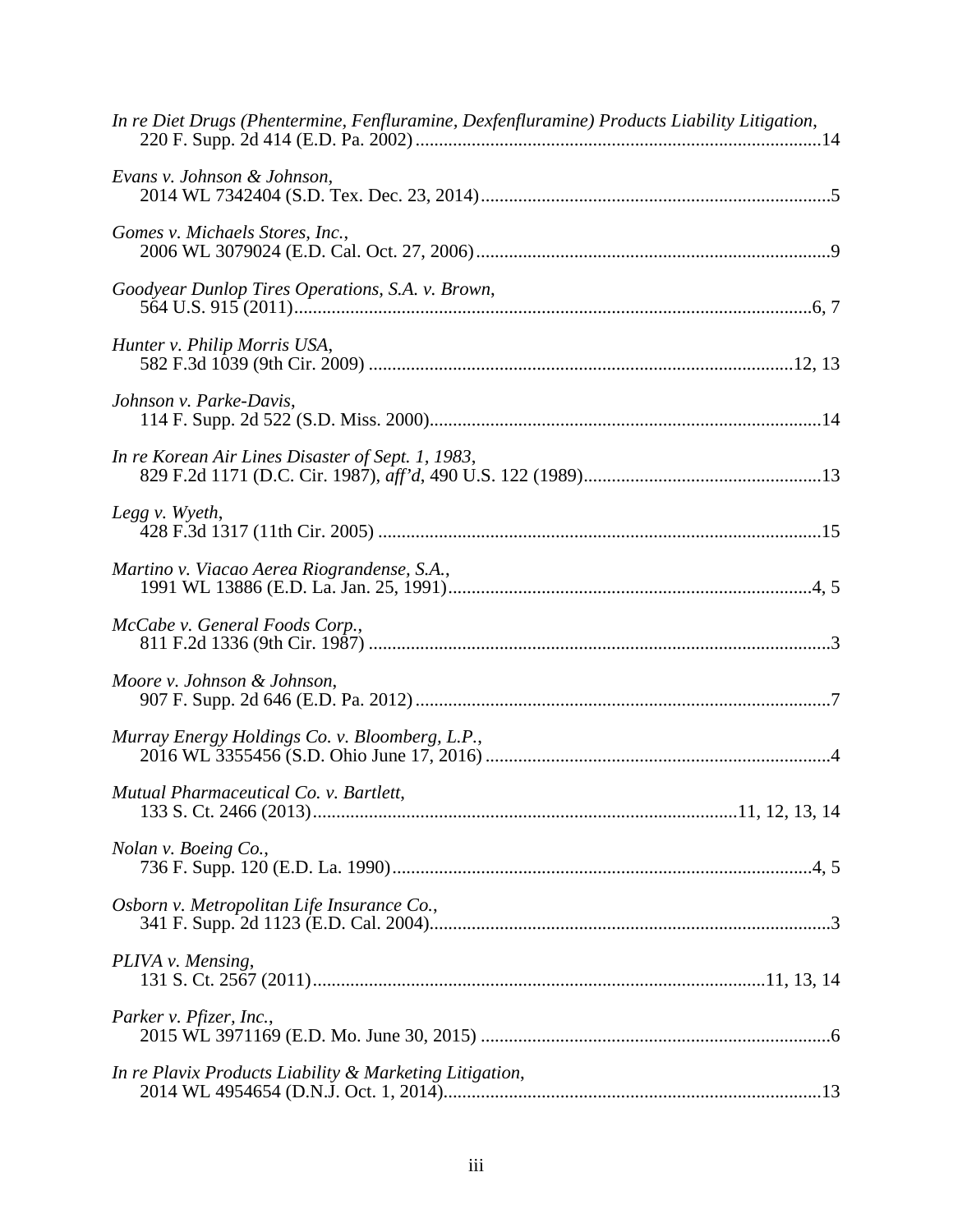| In re Rezulin Products Liability Litigation,                                                              |
|-----------------------------------------------------------------------------------------------------------|
| In re Rezulin Products Liability Litigation,                                                              |
| Roggio v. McElroy, Deutsch, Mulvaney & Carpenter,                                                         |
| Ruhrgas AG v. Marathon Oil Co.,                                                                           |
| Salisbury v. Purdue Pharma, L.P.,                                                                         |
| Shah v. Wyeth Pharmaceuticals, Inc.,                                                                      |
| Smallwood v. Illinois Central Railroad Co.,                                                               |
|                                                                                                           |
| In re Testosterone Replacement Therapy Products Liability Litigation Coordinated Pretrial<br>Proceedings, |
| Thomas v. Mitsubishi Motor North America, Inc.,                                                           |
| Thompson v. Allergan USA, Inc.,                                                                           |
| Villar v. Crowley Maritime Corp.,                                                                         |
| Weber v. Department of Veterans Affairs,                                                                  |
| Wecker v. National Enameling & Stamping Co.,                                                              |
| Yates v. Ortho-McNeil-Janssen Pharmaceuticals, Inc.,                                                      |
| In re Zofran (Ondansetron) Products Liability Litigation,                                                 |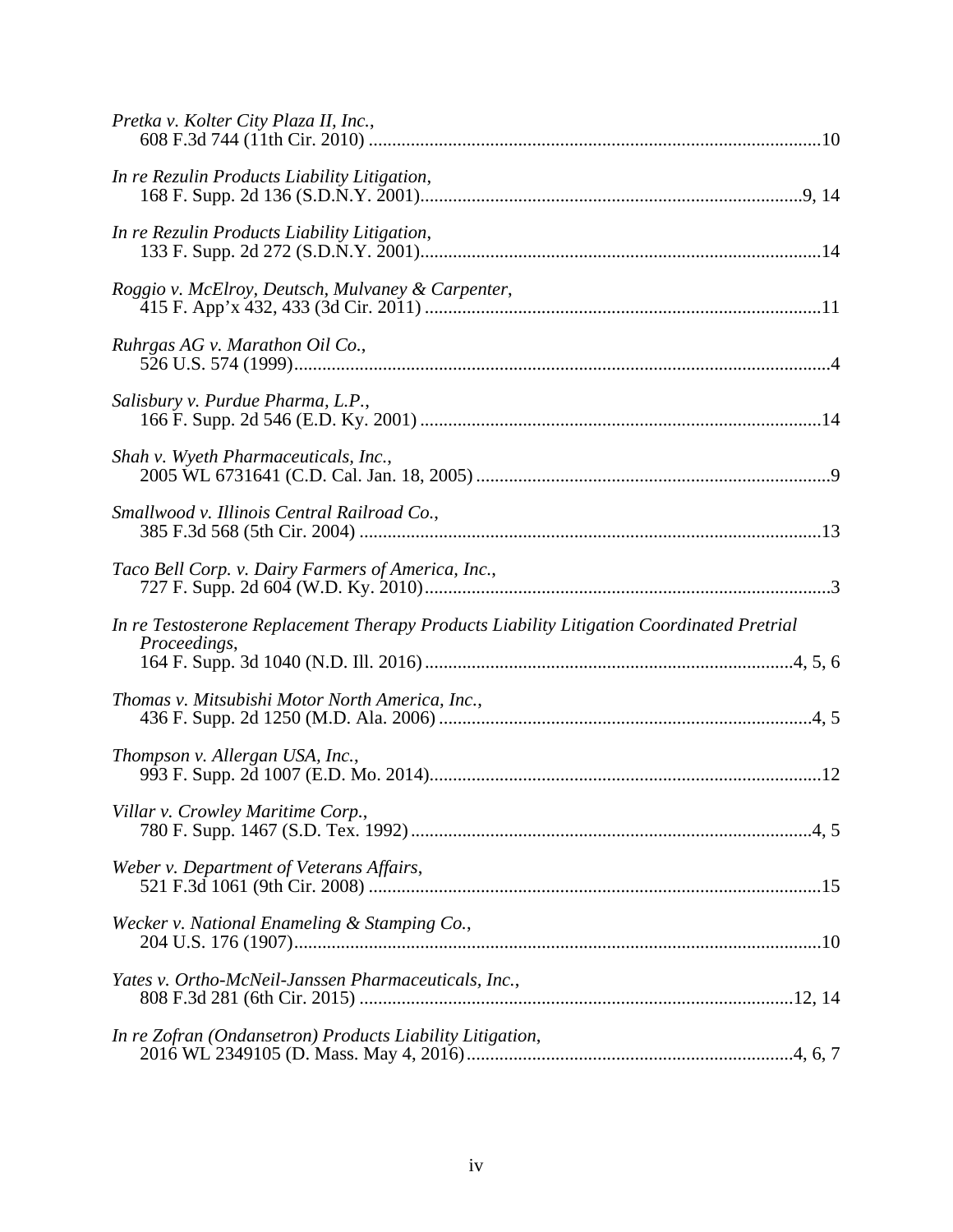Defendant Pfizer Inc. ("Pfizer") hereby respectfully submits this memorandum of law in opposition to Plaintiffs' Motion to Remand.

#### **INTRODUCTION**

On or about March 2, 2015, Plaintiffs filed a Complaint against Pfizer, in the Superior Court for the County of Orange. Before Pfizer was served, Plaintiffs filed their First Amended Complaint on August 26, 2016. (*See C.L. v. McKesson Corp. et al.*, No. 30-2015-00775211-CU-MT-CXC (Sup. Ct. of the State of CA, Orange County) Dkt. No. 113 ("Compl.")) Plaintiffs are 15 mothers bringing claims on behalf of their minor children, 2 mothers bringing claims on behalf of the estates of their deceased children, and 1 mother and her adult son (with each mother-child referred to herein as a "Plaintiff family"). Plaintiffs allege that the Minor Plaintiffs<sup>1</sup> sustained congenital defects due to maternal use during pregnancy of Zoloft, a prescription antidepressant manufactured by Pfizer, or its generic equivalent sertraline hydrochloride. (Compl. ¶ 1-36.). On October 3, 2016, Defendants timely removed this case to this Court on the basis of diversity of citizenship. (*See* Dkt. No. 1, ("Notice")).

Pfizer is a citizen of New York and Delaware. (*See* Compl. ¶ 37; Notice ¶ 25.) Additionally, each of the Plaintiff Families alleges their state of citizenship and the state where the Mother Plaintiff ingested Zoloft or sertraline hydrochloride during her pregnancy with the Minor Plaintiff. (*See* Compl. ¶¶ 1-36.) As set forth below, of the 18 Plaintiff families presently in this action, only 3 reside in California. The other Plaintiffs reside in 11 different states.<sup>2</sup> As discussed below, the out-of-state Plaintiffs are fraudulently joined due to the lack of personal jurisdiction over their claims; therefore, their citizenship should be disregarded for purposes of determining jurisdiction. Only two Plaintiff Families allege New York citizenship and none

 $\begin{array}{c|c}\n\hline\n\text{1}\n\end{array}$ <sup>1</sup> "Minor Plaintiff" is used herein to distinguish the children of the Mother Plaintiffs from their mothers. It includes the adult plaintiff Tommy Garciacano.

<sup>&</sup>lt;sup>2</sup> Arizona (1 Plaintiff family), Florida (1 Plaintiff family); Georgia (1 Plaintiff family); Kentucky (1 Plaintiff family); Michigan (3 Plaintiff families); New York (2 Plaintiff families); Texas (1 Plaintiff family); Utah (1 Plaintiff family); Virginia (1 Plaintiff family); Washington (2 Plaintiff families); West Virginia (1 Plaintiff family). (Compl ¶¶ 1-36.)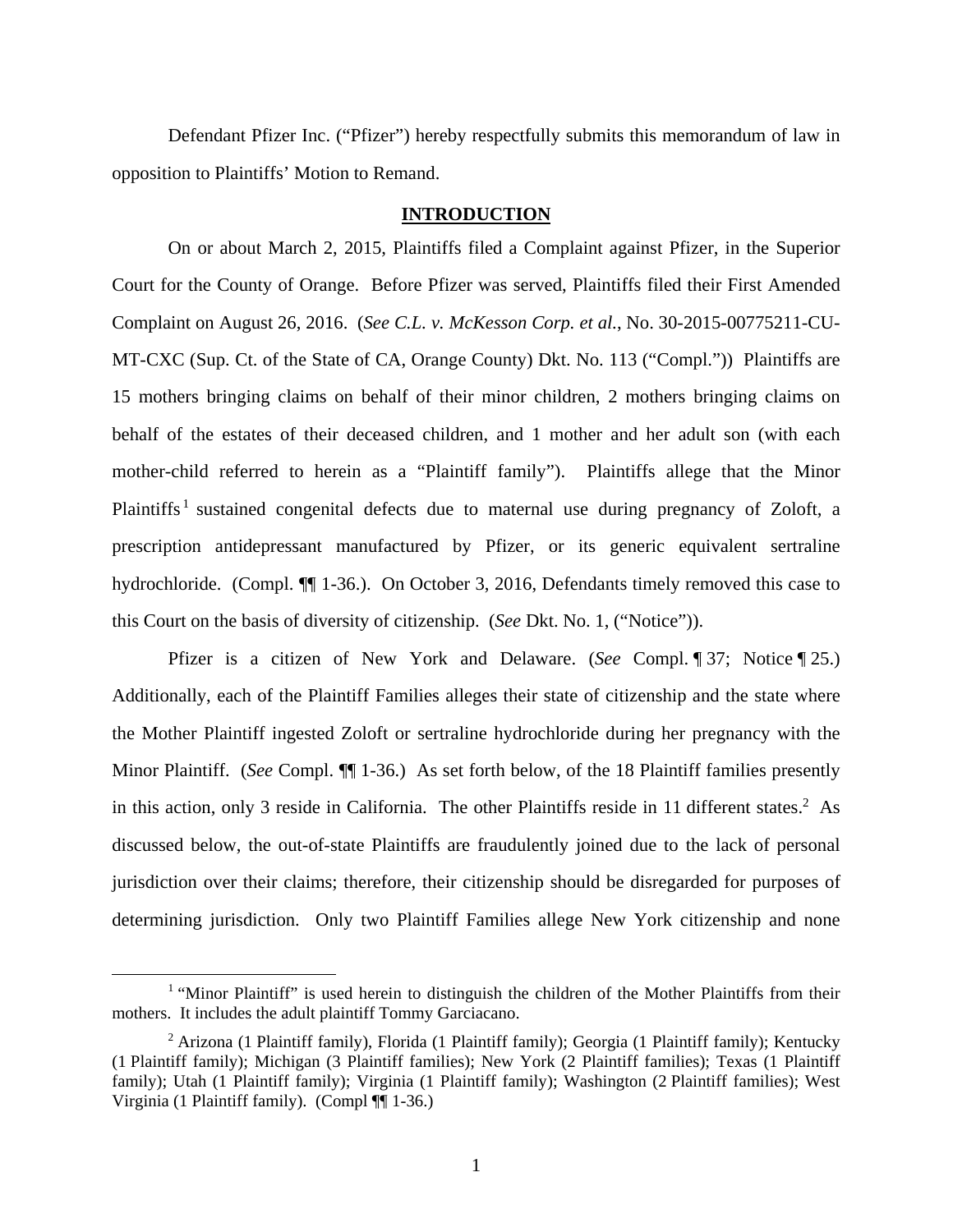allege Delaware citizenship.<sup>3</sup> The two New York Plaintiff Families do not allege ingestion of Zoloft or sertraline hydrochloride in California, that they were injured in California, that they were injured by conduct that occurred in California, or that any of Pfizer's activities in California gave rise to their claims. Indeed, with the exception of allegations relating specifically to the California Plaintiffs, the Complaint is nearly devoid of allegations that connect this case or any of the Plaintiff Families to California.

Plaintiffs also seek to destroy diversity by joinder of McKesson Corporation ("McKesson"), a distributor of Zoloft that had absolutely nothing to do with the research, development, manufacture, marketing, or labeling of Zoloft, all of which was done by Pfizer. McKesson is a defendant here, as it has been in previous Zoloft and other pharmaceutical cases, only because it is a California citizen. The Court should ignore McKesson's citizenship under the doctrine of fraudulent joinder. Plaintiffs have no good faith intent to obtain a judgment against McKesson, or even pursue their claims against McKesson in any meaningful way. Throughout the course of the Zoloft birth defect litigation, no plaintiffs' counsel has ever treated McKesson like an actual defendant or even taken any discovery of McKesson. Further, Plaintiffs' claims against McKesson are preempted and, therefore, are not viable as a matter of law.

For these reasons, as discussed more fully below, the Court should deny Plaintiffs' motion to remand.

#### **ARGUMENT**

## **I. The Non-Diverse Plaintiffs' Claims Have Been Fraudulently Joined Due to the Lack of Personal Jurisdiction Over Their Claims**

#### **A. A Lack of Personal Jurisdiction May Establish Fraudulent Joinder**

Plaintiffs largely ignore Defendant's argument that Plaintiffs are fraudulently joined due to the lack of personal jurisdiction, stating only that "fraudulent joinder and personal jurisdiction" require separate analysis. Plaintiffs are wrong. As an initial matter, Plaintiffs'

 $\frac{1}{3}$ Doane (Compl. ¶¶ 21-22) and Harris (*id.* ¶¶ 27-28).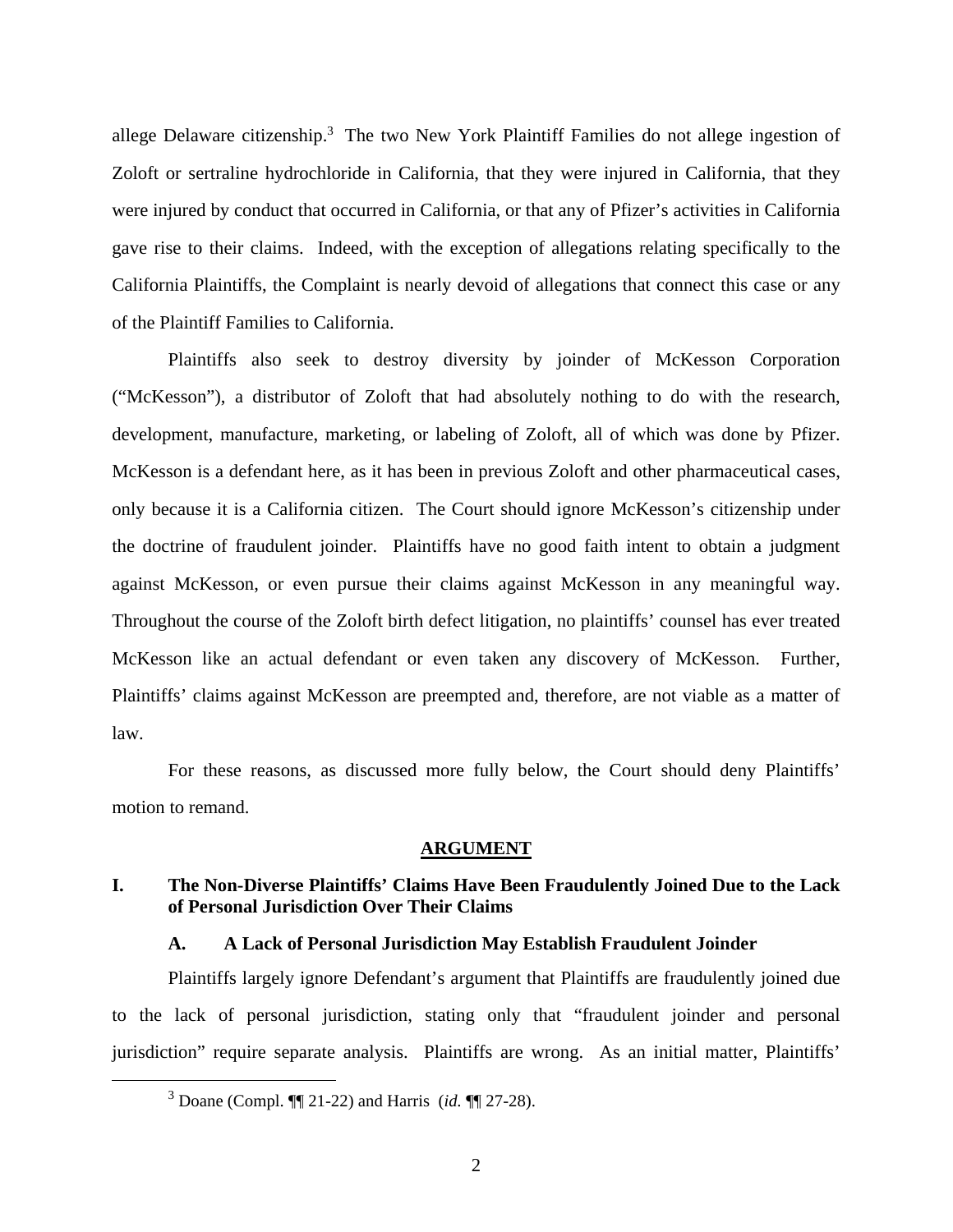motion confused the concepts of "fraudulent joinder" and "fraudulent misjoinder." Both of these are terms of art that have been developed by the courts. Neither requires proof of actual fraud, rather the terms are used to describe pleading tactics intended to deprive a defendant of a federal forum. *E.g.*, *McCabe v. Gen'l Foods Corp.*, 811 F.2d 1336, 1339 (9th Cir. 1987). With fraudulent *joinder*, the focus is on the viability of the plaintiffs' claims. "[J]oinder is fraudulent if 'there is no reasonable basis in fact or colorable ground supporting the claim against the joined defendant . . . .'" *In re Briscoe*, 448 F.3d 201, 216 (3d Cir. 2006).

Fraudulent *misjoinder*, by comparison, assumes that the plaintiffs have viable claims against all of the defendants, but that either plaintiffs or defendants were improperly joined in the same action. This distinction is explained in *Osborn v. Metropolitan Life Ins. Co.*, 341 F. Supp. 2d 1123 (E.D. Cal. 2004), one of the cases replied on by Plaintiffs. *See id.* at 1126-27. Whether or not California federal courts would recognize "fraudulent misjoinder," *i.e.*, improper procedural joinder of parties, is irrelevant because Pfizer's removal does not rely on this argument. The remaining cases cited by Plaintiffs at page 18 (Section D) of their brief are inapposite for this same reason.

Plaintiffs wholly fail to address the argument made by Pfizer: Where a court could not assert personal jurisdiction over a plaintiff's claims against the defendant, that plaintiff's claim is not viable and should not be allowed to destroy diversity. Although the doctrine of fraudulent joinder is most frequently applied in the context of a fraudulently joined defendant, federal courts have recognized that plaintiffs can also be fraudulently joined. *See Taco Bell Corp. v. Dairy Farmers of Am., Inc.*, 727 F. Supp. 2d 604, 607 (W.D. Ky. 2010). As the *Taco Bell* court explained:

There is no significant difference between fraudulent joinder of plaintiffs and fraudulent joinder of defendants. The primary purpose of fraudulent joinder is to ensure that plaintiffs do not avoid diversity jurisdiction by pleading illegitimate claims involving non-diverse parties. That purpose is fulfilled both where the plaintiff improperly sues non-diverse defendants against whom it has no viable claim and where the plaintiff joins additional non-diverse plaintiffs who have no viable claims.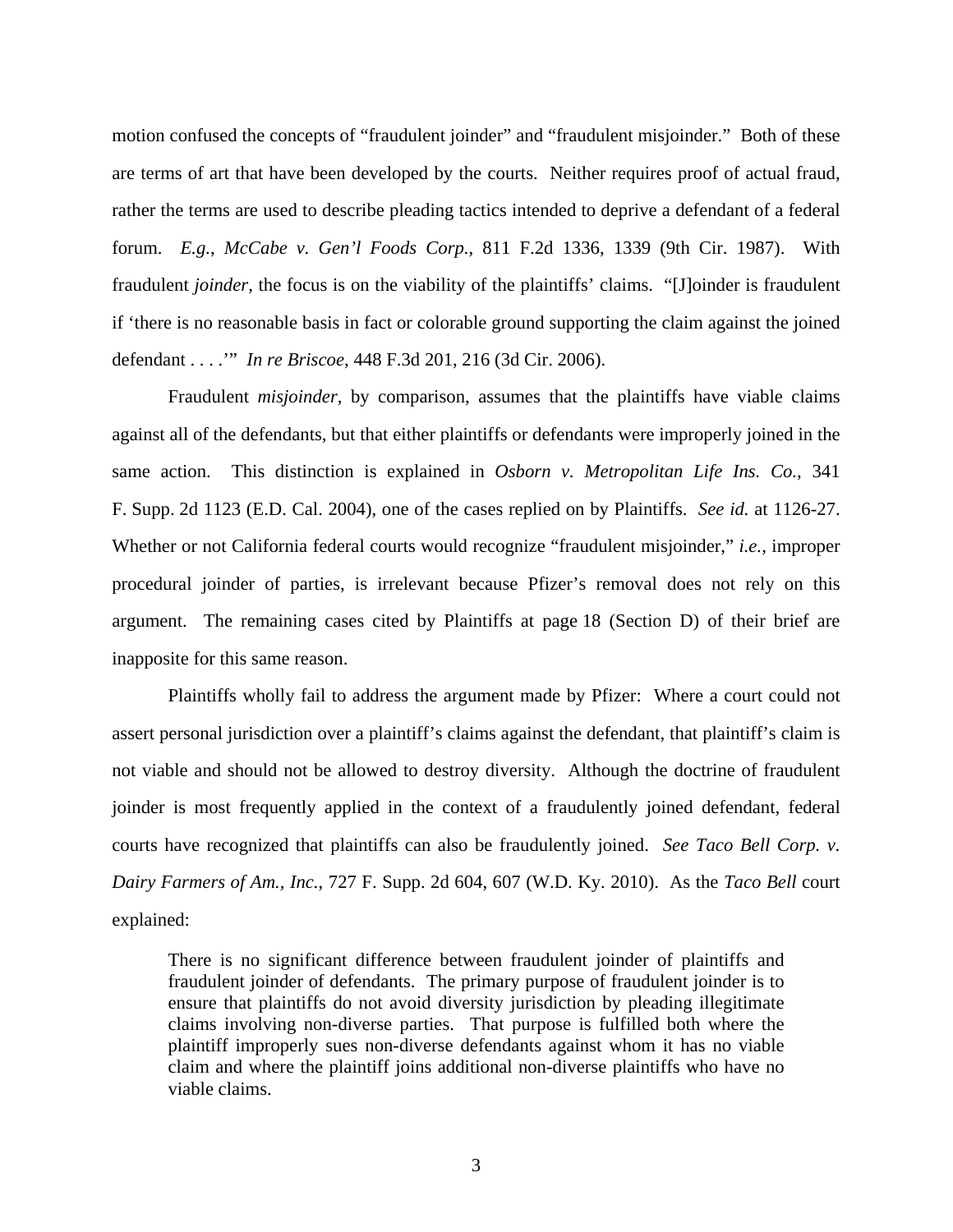*Id.* (footnote omitted); *accord Murray Energy Holdings Co. v. Bloomberg, L.P.*, 2016 WL 3355456, at \*3 (S.D. Ohio June 17, 2016); *see also Villar v. Crowley Maritime Corp.*, 780 F. Supp. 1467, 1472-73 (S.D. Tex. 1992), *aff'd*, 990 F.2d 1489 (5th Cir. 1993); *Thomas v. Mitsubishi Motor N. Am., Inc.*, 436 F. Supp. 2d 1250, 1251 (M.D. Ala. 2006); *Martino v. Viacao Aerea Riograndense, S.A.*, 1991 WL 13886, at \*2 (E.D. La. Jan. 25, 1991); *Nolan v. Boeing Co.*, 736 F. Supp. 120, 122 (E.D. La. 1990).

Accordingly, it is neither novel nor improper for personal jurisdiction to form the basis of a fraudulent joinder argument.

#### **B. The Court Should Decide Personal Jurisdiction First**

The United States Supreme Court held in *Ruhrgas AG v. Marathon Oil Co.*, 526 U.S. 574 (1999), that where "a district court has before it a straightforward personal jurisdiction issue presenting no complex question of state law, and the alleged defect in subject-matter jurisdiction raises a difficult and novel question, the court does not abuse its discretion by turning directly to personal jurisdiction." *Id.* at 588. In this case, the relevant factors weigh in favor of deciding Pfizer's Motion to Dismiss for Lack of Personal Jurisdiction before deciding Plaintiff's motion to remand.

For the reasons discussed above, Defendant's fraudulent joinder arguments are premised on the lack of personal jurisdiction. Numerous courts have concluded that where fraudulent joinder is premised on the lack of personal jurisdiction, it is more appropriate to resolve personal jurisdiction first. For example, *In re Testosterone Replacement Therapy Products Liability Litigation Coordinated Pretrial Proceedings*, 164 F. Supp. 3d 1040 (N.D. Ill. 2016), the court explained that because the defendants' "subject matter jurisdiction argument depends upon their contention that the Court lacks personal jurisdiction . . . , the Court will necessarily confront the personal jurisdiction question regardless of the sequence in which it conducts the analysis." *Id.* at 1046. Accordingly, the court concluded that it would be more efficient to decide the defendants' motions to dismiss first. *See id.*

Similarly, in *In re Zofran (Ondansetron) Products Liability Litigation*, 2016 WL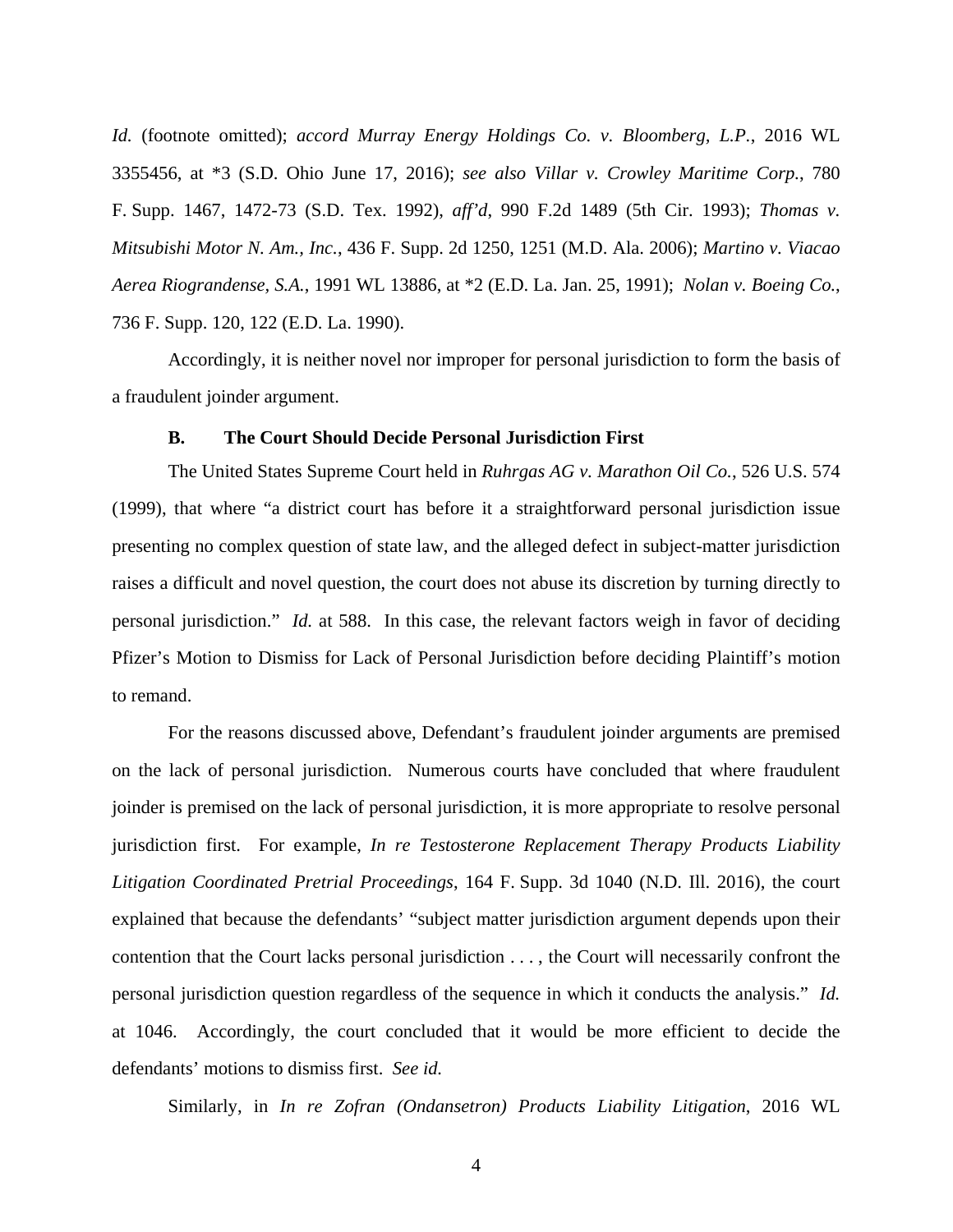2349105 (D. Mass. May 4, 2016), the court explained that resolution of the question of subjectmatter jurisdiction necessarily involved an examination of the defendant's argument that non-diverse plaintiffs had been fraudulently joined, an argument that was based on the absence of personal jurisdiction. *See id.* at \*2.4

Further, Pfizer's personal jurisdiction arguments are premised on a straightforward application of federal constitutional law. As Pfizer's motion to dismiss and supporting memorandum demonstrates, the question of whether this Court has personal jurisdiction over Pfizer as to the claims of the 15 out-of-state Plaintiff families, is a simple one: Personal jurisdiction is lacking because Pfizer is not a citizen of California and the claims of the out-of-state Plaintiff families have no connection to California. On the other hand, the subject matter jurisdiction inquiry would require a resolution of Plaintiffs' argument that it is improper to premise fraudulent joinder on a lack of personal jurisdiction. Though Defendants submit that it is proper for the reasons discussed in Section I, *supra*, there is no need for the Court to reach this question if it decides personal jurisdiction first.

Defendants recognize that in *R.J. v. Pfizer, Inc.*, No. 15-3285, Dkt. 5 (E.D. Pa. Nov. 17, 2015), this Court declined to reach the issue of personal jurisdiction and granted the plaintiffs' motion to remand. In doing so, this Court reasoned that "the question of whether or not a

 <sup>4</sup> *See also In re Bard IVC Filters Prods. Liab. Litig.*, MDL No. 15-2641, ECF No. 3816, at 5 (D. Ariz. Oct. 28, 2016) (deciding motion to dismiss first, following the reasoning of *In re Testosterone*) (attached as Ex. A); *Addelson v. Sanofi S.A.*, 2016 WL 6216124, at \*3 (E.D. Mo. Oct. 25, 2016) (same); *Evans*, 2014 WL 7342404, at \*3 n.1 (S.D. Tex. Dec. 23, 2014) (noting that the court "would be required to consider the personal jurisdiction issue as part of its analysis on the motion to remand, anyway"); *Thomas*, 436 F. Supp. 2d at 1251-52 ("In this case, because the subject matter jurisdiction issue involves issues of in personam jurisdiction, the court finds it appropriate to consider the issue of personal jurisdiction first."); *Villar*, 780 F. Supp. at 1474 ("[T]he Court must necessarily address the personal jurisdiction question regardless of which motion is addressed first. Thus, judicial economy favors deciding the Motion to Dismiss at the outset."); *Martino v. Viacao Aerea Riograndense, S.A.*, 1991 WL 13886, at \*2 (E.D. La. Jan. 25, 1991) ("In addressing the motion for remand first, the Court would initially have to determine the existence of personal jurisdiction over [defendant] in response to the fraudulent joinder claim because of the peculiar facts of this case."); *Nolan v. Boeing Co.*, 736 F. Supp. 120, 122 (E.D. La. 1990) ("[T]he usual case focuses directly and only on subject matter jurisdiction in the remand context. Here, however, personal jurisdiction begins to directly implicate the Court's remand authority.").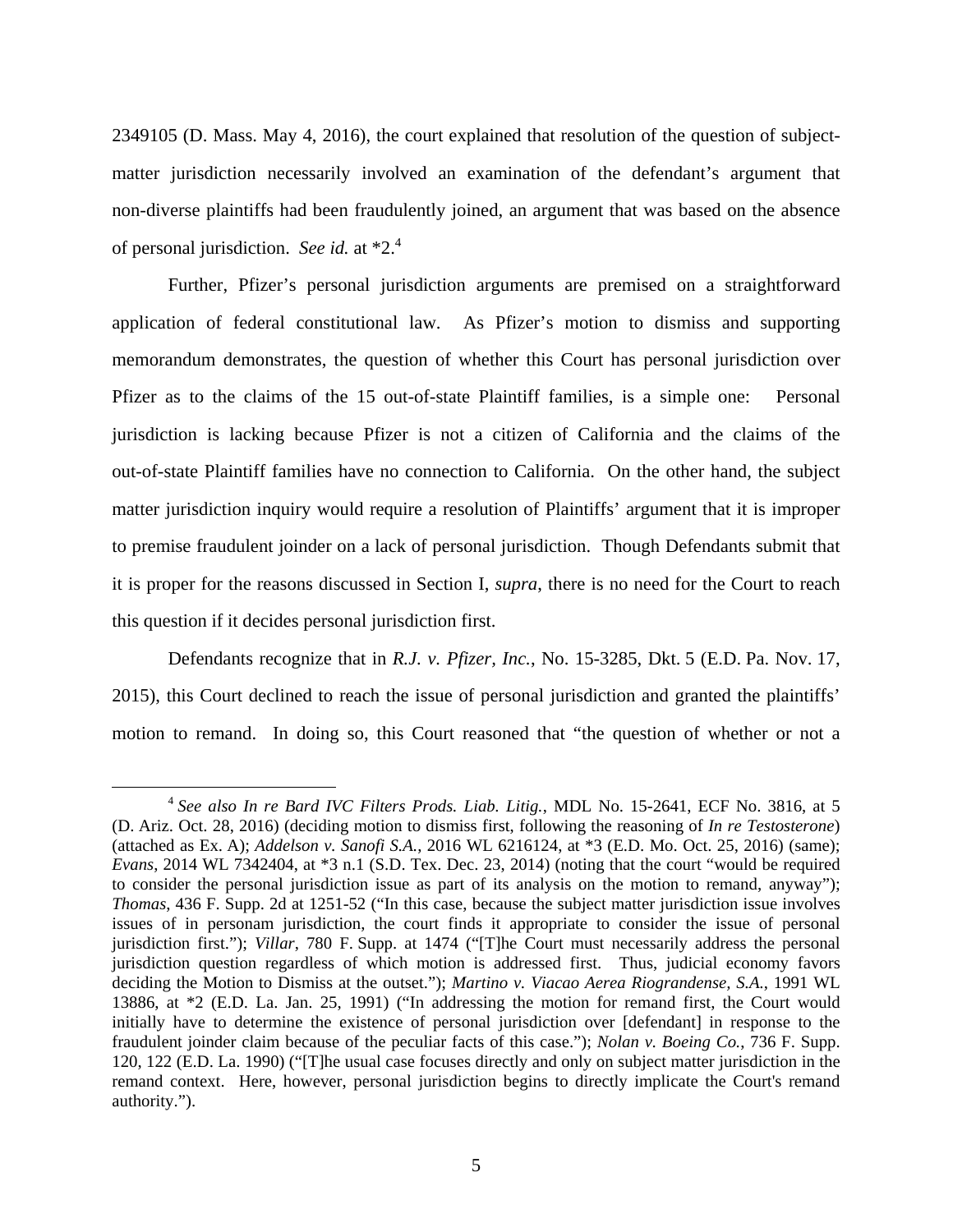Missouri court may exercise personal jurisdiction over a non-resident defendant with regard to claims by nonresident plaintiffs that have been joined with claims by resident plaintiffs is unresolved and potentially complex." *See id.*, Dkt. 5 at 2. However, as discussed in Pfizer's Notice of Removal ¶¶ 52-56, since this Court decided *R.J.*, the post-*Daimler* jurisprudence has evolved, clarifying and greatly simplifying the personal jurisdiction question. Indeed, numerous courts have recognized that there is no personal jurisdiction over Pfizer under these circumstances,5 or over other pharmaceutical manufacturers under similar circumstances.6 (*See also* Pfizer's Mem. in Support of M. to Dism.)

In addition, in *R.J.*, this Court relied, in part, upon the decisions of the Eastern District of Missouri in *Clark v. Pfizer, Inc.*, 2015 WL 4648019 (E.D. Mo. Aug. 5, 2015) and *Parker v. Pfizer, Inc.*, 2015 WL 3971169 (E.D. Mo. June 30, 2015). However, in both those cases, the courts failed to address defendants' arguments that plaintiffs were *fraudulently joined* due to lack of personal jurisdiction and instead focused on *procedural misjoinder* of the plaintiffs. *See Clark*, 2015 WL 4648019, at \*2; *Parker*, 2015 WL 3971169, at \*4. More recently, a court within the Eastern District of Missouri, presented with the evolving case law on this issue, focused on the argument made here (fraudulent joinder due to the lack of personal jurisdiction) and held that is was appropriate to decide the defendant's motion to dismiss first. *See Addelson*, 2016 WL 6216124, at \*3.

There is an additional reason why this Court should decide personal jurisdiction before subject matter jurisdiction. Pfizer's motion to dismiss raises an important issue of federal constitutional law – Pfizer's due process right not to be subjected to the coercive power of a State that lacks personal jurisdiction over Pfizer. *See Goodyear Dunlop Tires Operations, S.A. v. Brown*, 564 U.S. 915, 918 (2011). And, while this Court might ordinarily presume that Pfizer's

 <sup>5</sup> *Bartholome v. Pfizer, Inc.*, 2016 WL 366795, at \*1 (E.D. Mo. Jan. 29, 2016); *accord Barron v. Pfizer, Inc.*, 2015 WL 5829867, at \*1 (E.D. Mo. Oct. 6, 2015).

<sup>6</sup> *Addelson*, 2016 WL 6216124, at \*3; *In re Testosterone*, 164 F. Supp. 3d at 1048-49; *In re Zofran*, 2016 WL 2349105, at \*5; *Beard v. SmithKline Beecham Corp.,* 2016 WL 1746113, at \*2 (E.D. Mo. May 3, 2016).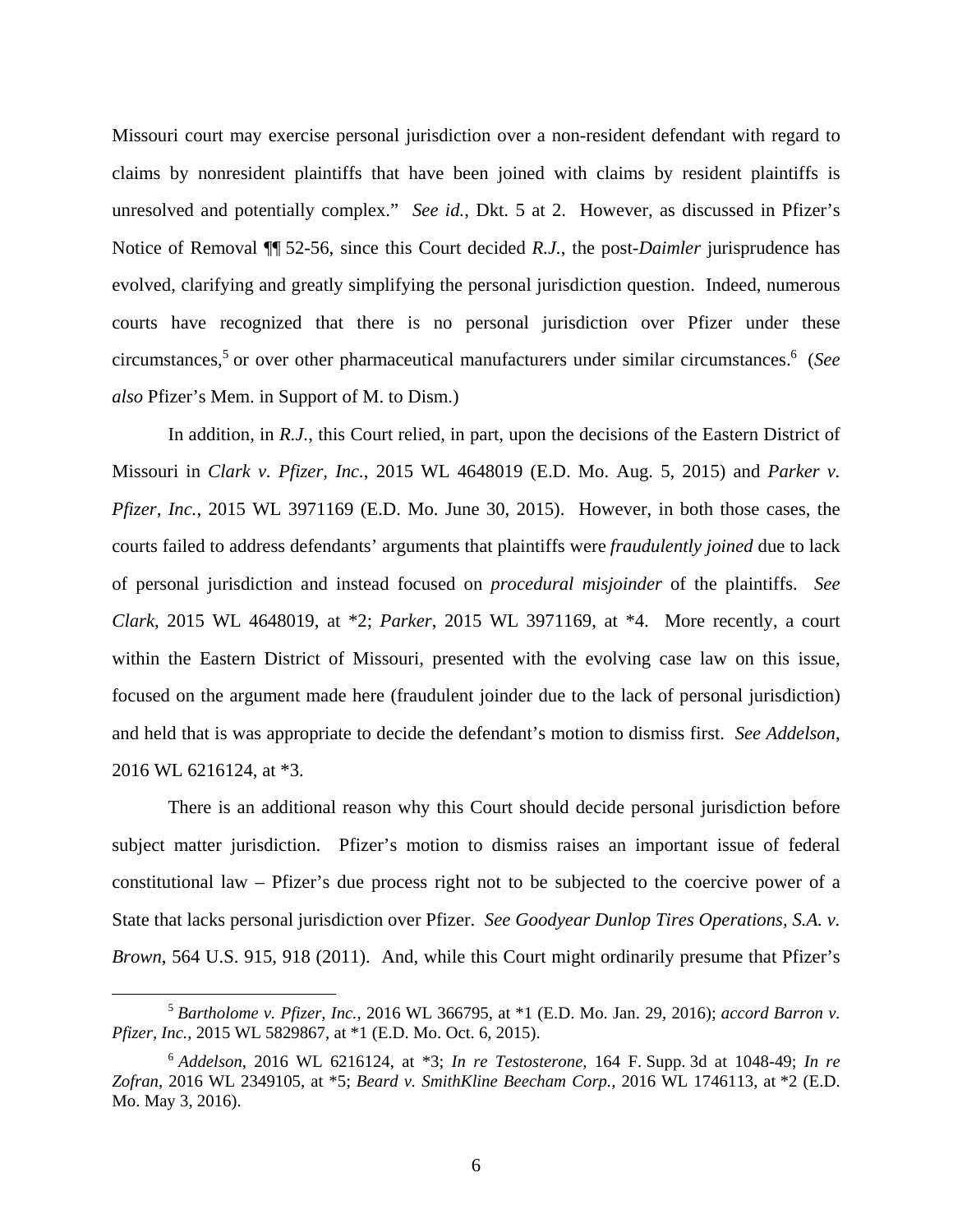motion to dismiss could be fairly heard by a California state court, that is not the case in light of a recent decision by the California Supreme Court.

In a 4-3 split decision, the California Supreme Court recently held that California courts could exercise specific jurisdiction over claims by non-resident plaintiffs who were joined in a single action with claims of resident plaintiffs. *See Bristol-Myers Squibb Co. v. Superior Court*, 377 P.3d 874 (Cal. 2016) (pet. for cert. filed Oct. 11, 2016). The decision of the California Supreme Court is neither binding on the federal courts, nor is it, as the dissent observed, "supported by specific jurisdiction decisions from the United States Supreme Court, [the California Supreme Court], or the lower federal and state courts." *Id.* at 896 (Werdegar, J., dissenting). As discussed in Pfizer's memorandum in support of its motion to dismiss, *Bristol-Myers* was wrongly decided. It is flatly inconsistent with a wealth of federal precedent since the U.S. Supreme Court decided *Goodyear* and *Daimler*. However, until it is overruled by the United State Supreme Court, a process that could take months if not years, state courts in California will be bound to follow it. Accordingly, unless this Court decides Pfizer's motion to dismiss for lack of personal jurisdiction, not only will Pfizer be denied the federal forum provided by Congress, its due process right not to be hailed into a foreign court that lacks both general and specific jurisdiction over the claims of the non-California plaintiffs will, in all likelihood, be denied.

Here, once the claims of the out-of-state Plaintiff Families are dismissed, determining whether subject-matter jurisdiction exists is straightforward: Complete diversity clearly exists between Pfizer, who is a citizen of Delaware and New York, and the remaining Plaintiff families, who are citizens of California. *Cf. In re Zofran*, 2016 WL 2349105, at \*5 (denying motion to remand).

#### **II. McKesson Was Fraudulently Joined**

Because McKesson has been fraudulently joined, its citizenship should be ignored for purposes of determining both diversity jurisdiction and application of the forum defendant rule. *See, e.g.*, *Moore v. Johnson & Johnson* 907 F. Supp. 2d 646, 662 (E.D. Pa. 2012). The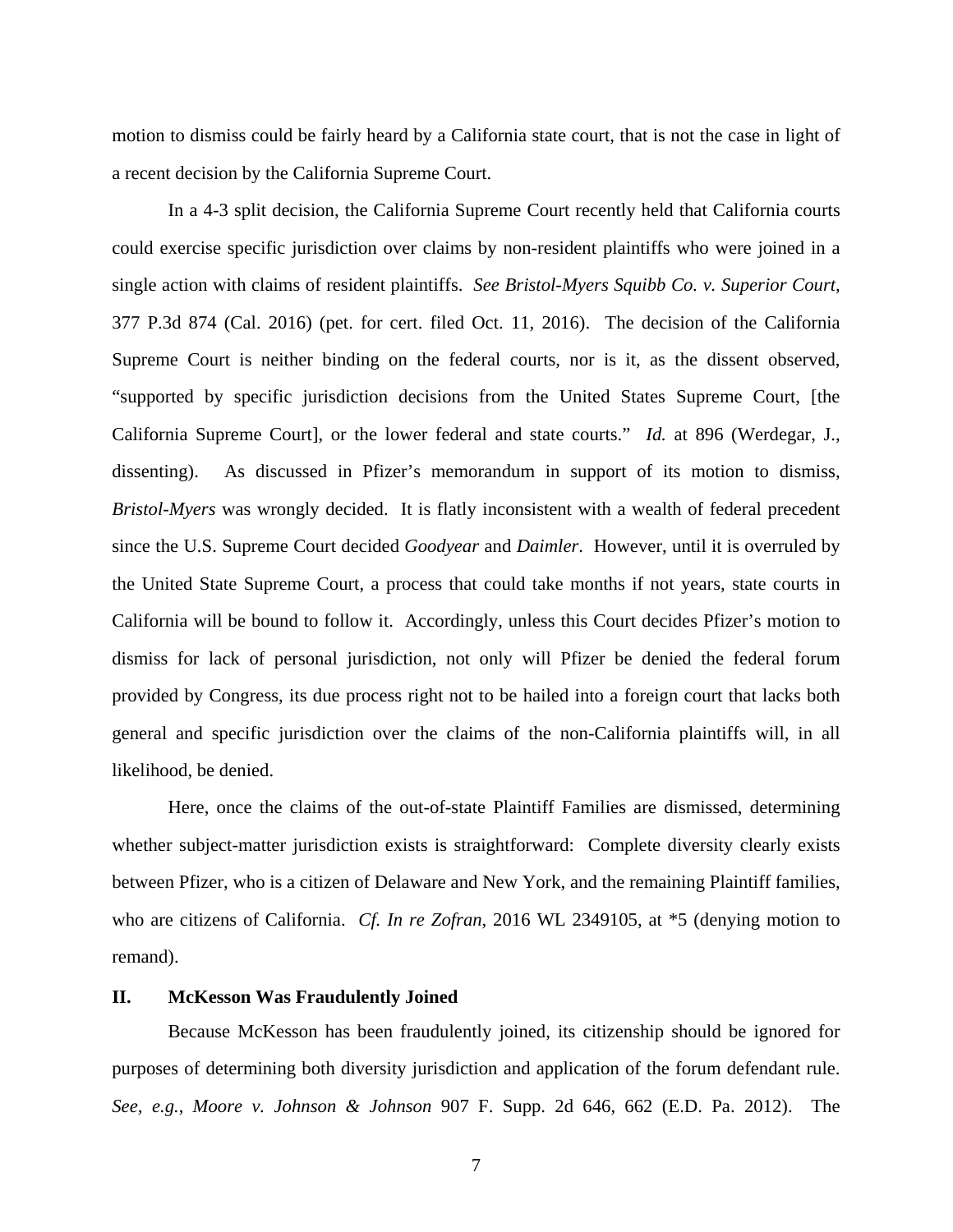fraudulent joinder doctrine "represents an exception to the requirement that removal be predicated solely upon complete diversity." *In re Briscoe*, 448 F.3d at 215-16. "[J]oinder is fraudulent if 'there is no reasonable basis in fact or colorable ground supporting the claim against the joined defendant" *or* where there is "no real intention in good faith to prosecute the action against the defendant or seek a joint judgment.'" *Briscoe*, 448 F.3d at 216 (citation omitted). It is on this second ground that Pfizer focuses its opposition to remand. The Court may "'look beyond the face of the complaint for indicia of fraudulent joinder.'" *Id.* at 218.

## **A. Plaintiffs Have No Good Faith Intent to Pursue Their Claims Against McKesson**

#### **1. The Complaint Alleges No Material Facts Against McKesson**

Plaintiffs' Complaint contains general allegations of conduct by "Defendants," but almost no allegations that are directed at McKesson in particular. Specifically, Plaintiffs have not alleged any fact – in either their Complaint or their motion to remand – from which it could be determined that McKesson actually distributed the Zoloft allegedly used by the Mother Plaintiff during her pregnancy. If Plaintiffs had any intention of making out a case against McKesson, they would have obtained the records from the pharmacy where each Mother Plaintiff bought Zoloft and established that McKesson actually distributed that Zoloft. Plaintiffs, however, do not even identify the pharmacy from which the Mother Plaintiffs allegedly purchased the Zoloft.

Through their omission of such vital facts, Plaintiffs make it impossible to determine from the face of the Complaint whether McKesson actually distributed the medicine at issue. Where there are multiple defendants in a personal injury case, the plaintiff is required to allege facts "explaining how [each defendant's] conduct caused or contributed to the injury." *Bockrath v. Aldrich Chemical Co.,* 21 Cal. 4th 71 (1999). Plaintiffs rely only on speculation that McKesson may have distributed the Zoloft ultimately used by the Mother Plaintiff because McKesson "was the single largest distributor of Pfizer's pharmaceutical products, including those products Pfizer sold in the state of California." (Compl. ¶ 48.) Plaintiffs also recite the conclusory – and intentionally vague – allegation that "upon information and belief, McKesson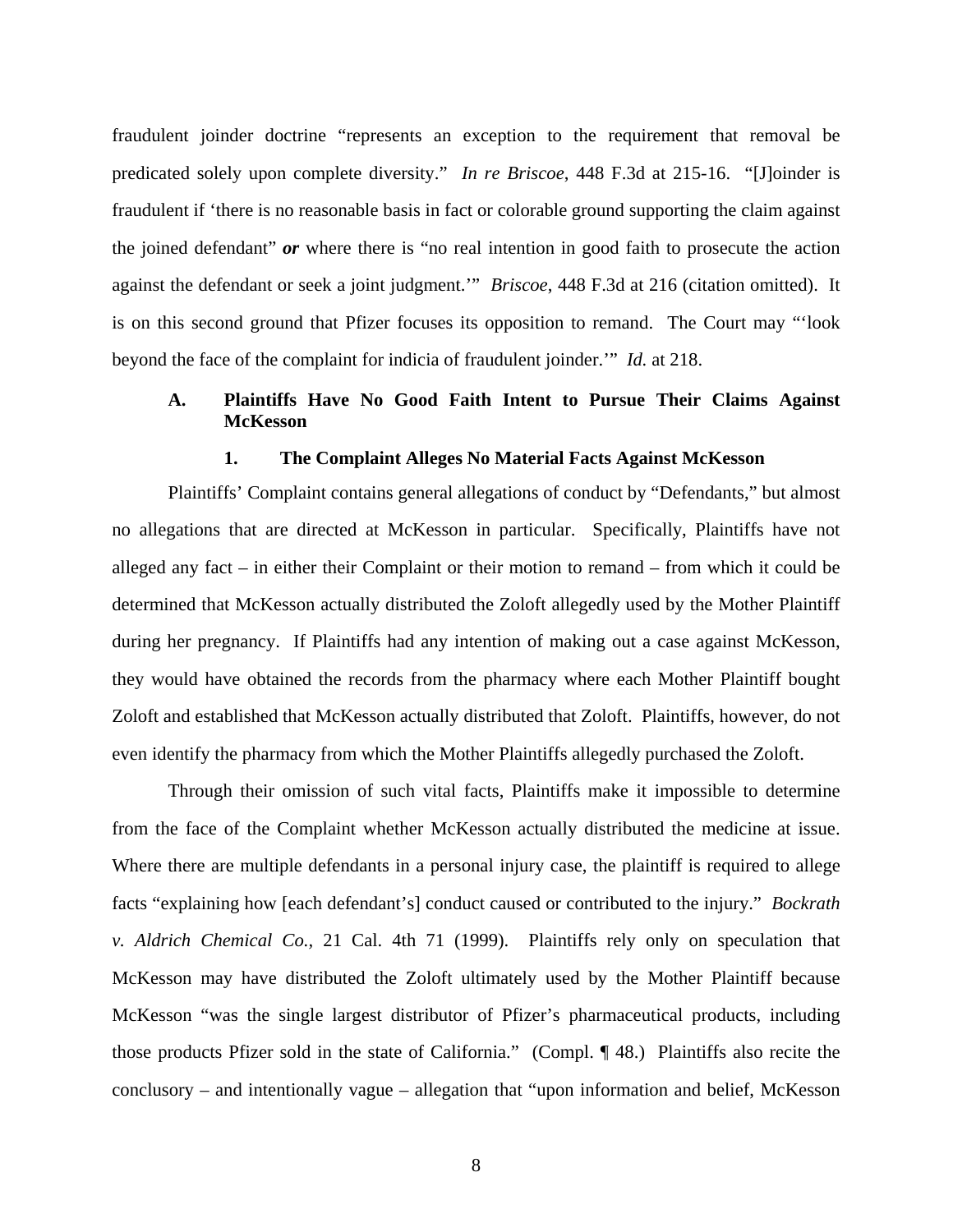supplied the Zoloft<sup>®</sup> pills ingested by Plaintiffs that caused injuries to the minor Plaintiffs." (Pls.' Mem. at 13.) But that allegation is mere speculation supported by no fact other than their general claim that McKesson was a major distributor of Zoloft.

Plaintiffs' lack of a good faith intention to pursue claims against McKesson is further illustrated by the fact that Plaintiffs' claims are targeted only at "Defendants" generally – rather than McKesson in particular. For example, in the section entitled "General Allegations," Plaintiffs make allegations only against Pfizer. (Compl. ¶ 59-83.) Thereafter, Plaintiffs make only general allegations regarding the "Defendants." (*See, e.g., id.* ¶¶ 84, 85, 124, 135.) Plaintiffs do not set forth any plausible allegation that would support this grouping of the distributor McKesson with the Pfizer Defendants who manufactured Zoloft and have responsibility for its labeling. Numerous courts have found that allegations directed at a general category of "defendants" cannot revive insufficient allegations against a fraudulently joinder defendant.7

Plaintiffs cannot – as they have attempted to  $do$  – join McKesson for purposes of defeating diversity jurisdiction in California simply by alleging that McKesson distributed Zoloft to some pharmacies. If this Court allows them to do so, then all plaintiffs who file cases in California can defeat Pfizer's right to remove merely by nominally identifying McKesson as the distributor in their complaints along with the qualifying phrase "information and belief" (as Plaintiffs here have done), including plaintiffs who never had any transaction or relationship with McKesson whatsoever. Such tactics are precisely the sort of procedural gamesmanship that the fraudulent joinder doctrine was meant to prevent. "As the Supreme Court long ago admonished, 'the Federal courts should not sanction devices intended to prevent a removal to a Federal court where one has that right, and should be equally vigilant to protect the right to proceed in the

 <sup>7</sup> *See, e.g., Badon v. RJR Nabisco Inc.,* 224 F. 3d 382, 391-92 (5th Cir. 2000); *Gomes v. Michaels Stores, Inc.*, 2006 WL 3079024, at \*2 (E.D. Cal. Oct. 27, 2006); *Shah v. Wyeth Pharms., Inc.,* 2005 WL 6731641, at \*3 (C.D. Cal. Jan. 18, 2005); *Banger ex rel. Freeman v. Magnolia Nursing Home, L.P.,* 234 F. Supp. 2d 633, 638 (S.D. Miss. 2002); *In re Rezulin Prods. Liab. Litig.,* 168 F. Supp. 2d 136, 140 (S.D.N.Y. 2001).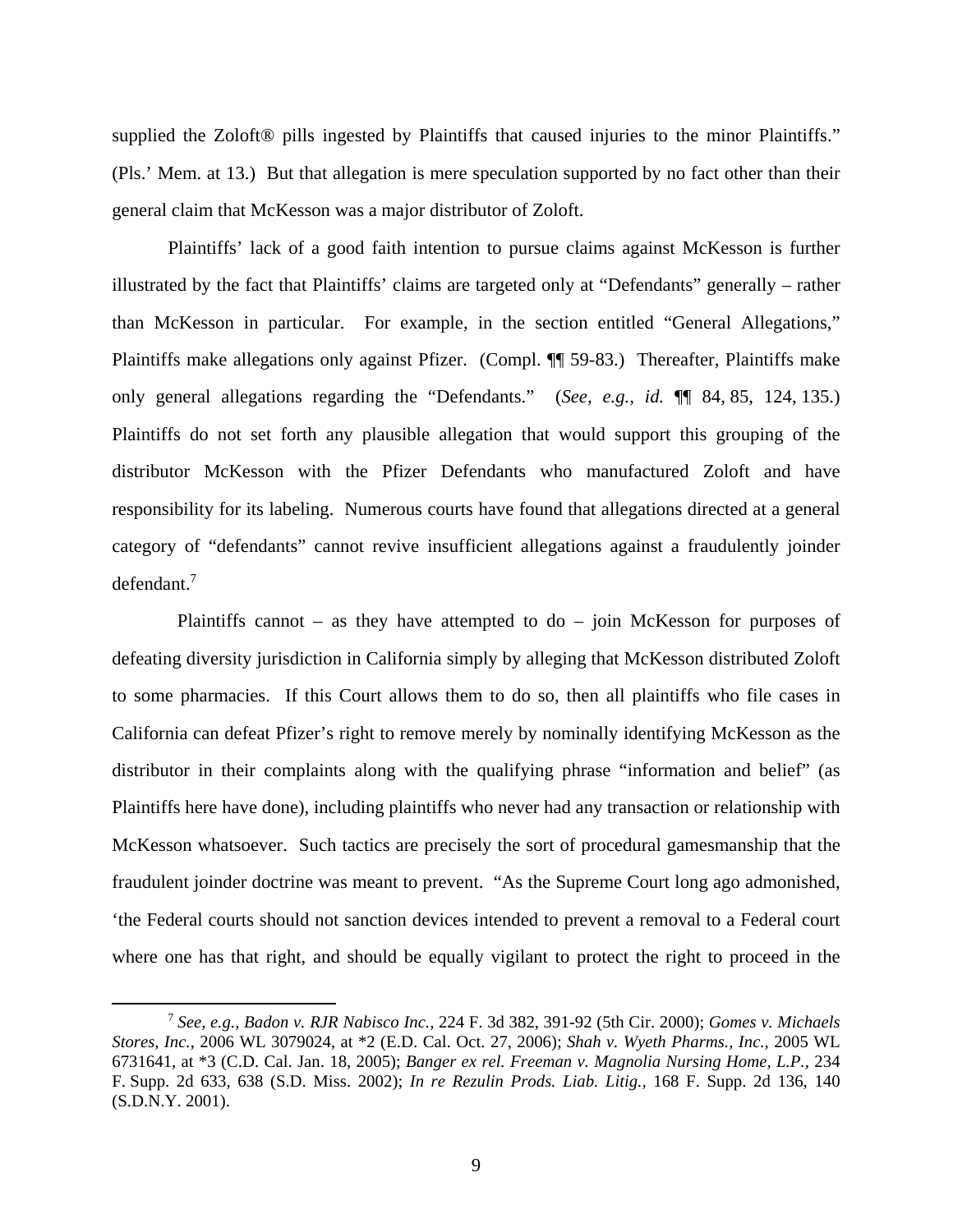Federal court as to permit the state courts, in proper cases, to retain their own jurisdiction." *Pretka v. Kolter City Plaza II, Inc.,* 608 F.3d 744, 766 (11th Cir. 2010) (quoting *Wecker v. Nat'l Enameling & Stamping Co.,* 204 U.S. 176, 186 (1907)). 

### **2. The History of the Zoloft Litigation Makes Clear that Plaintiffs' Do Not Have a Good Faith Intent to Pursue its Claims Against McKesson**

The long history of the Zoloft litigation, in particular in the California Coordinated proceeding, also demonstrates that Plaintiffs have "no real intention in good faith to prosecute the action against [a] defendant or seek a joint judgment." *In re Briscoe*, 448 F.3d at 216. Plaintiffs do not even address the extensive evidence that no plaintiff in any Zoloft birth defect litigation has ever evinced any intent to pursue its claims against McKesson whatsoever, and that McKesson is only ever joined as a defendant in these actions as a means to destroy diversity and prevent Pfizer's access to a federal forum.

Indeed, this Court recognized in the Avandia MDL that evidence of other plaintiffs' past failures to pursue their claims against McKesson as a distributor of Avandia was sufficient to find that McKesson was fraudulently joined. *See In re Avandia Mktg., Sales Practices & Prods. Liab. Litig.*, No. 07-md-1871, 2014 WL 2011597, at \*3 (E.D. Pa. May 15, 2014). In that case, the plaintiffs had named McKesson in hundreds of products liability cases on the sole basis that they were a distributor of Avandia. *Id.* at \*2-3. But even though the cases had been pending for several years, no plaintiffs had pursued any discovery against McKesson, or evinced any intent to pursue their claims against it. *Id.*

As in *Avandia*, there is ample evidence that Plaintiffs have no good faith intent to pursue its claims against McKesson here. For example, despite the fact that McKesson distributed Zoloft in several states across the country, the only cases that have ever named McKesson as a defendant in a Zoloft birth defect litigation are those filed in California or have a California plaintiff. Furthermore, even though more than 147 individual plaintiff families have filed Zoloft birth defect cases naming McKesson as a defendant, no discovery has ever been propounded on McKesson.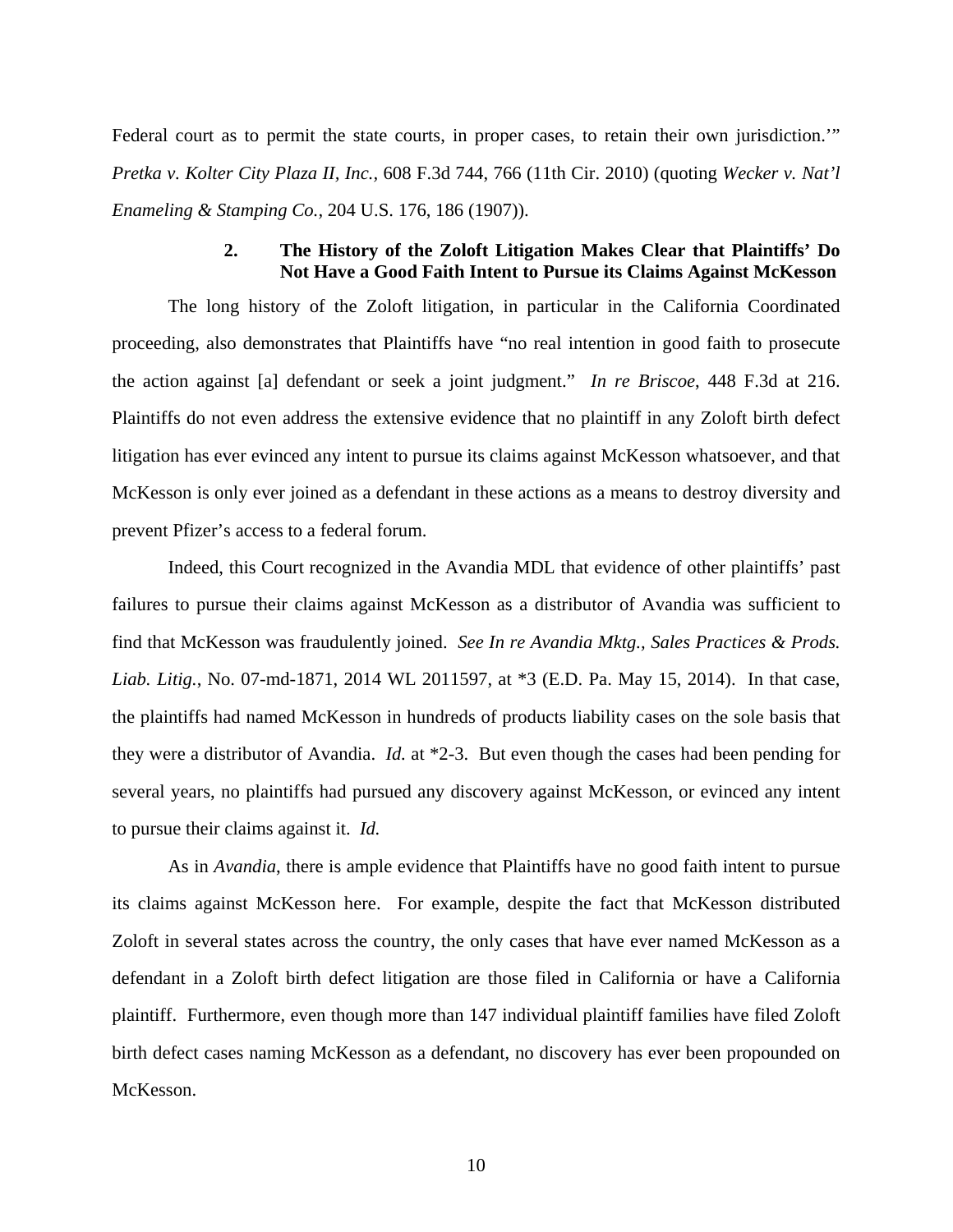Notably, the cases in California state court that name McKesson as defendant have been in active discovery for more than a year. Plaintiffs have propounded several document requests on Pfizer, made motions to compel discovery on Pfizer, and submitted expert designations, reports, and conducted expert depositions. None of this discovery and pre-trial activity, however, has focused or even touched upon McKesson's role in plaintiffs' claims.

### **B. A Pharmaceutical Medicine Distributor Cannot Be Held Liable for Failure to Warn**

The Court should find that McKesson was fraudulently joined for the additional reason that "there is no reasonable basis in fact or colorable ground supporting the claim against [McKesson]." *Briscoe*, 448 F.3d at 216. In determining whether a complaint properly states a claim against a non-diverse defendant for purposes of fraudulent joinder, a court "must inquire whether the claim is 'plausible.'" *Roggio v. McElroy, Deutsch, Mulvaney & Carpenter*, 415 F. App'x 432, 433 (3d Cir. 2011) (quoting *Ashcroft v. Iqbal*, 129 S. Ct. 1937, 1949 (2009)). Here, Plaintiffs' claims are barred under California law by the learned intermediary doctrine and Comment k to section 402A of the Restatement (Second) of Torts. Pfizer acknowledges that this Court has previously rejected these arguments in prior motions to remand in this MDL and, therefore, while Pfizer does not waive these arguments, it makes them here for purpose of preservation.<sup>8</sup>

Plaintiffs' claims against McKesson are also preempted under federal law by *PLIVA v. Mensing*, 131 S. Ct. 2567 (2011), and *Mutual Pharmaceutical Co. v. Bartlett*, 133 S. Ct. 2466 (2013), both of which established that the doctrine of implied preemption applies directly to bar products liability claims against parties, like McKesson, who are prohibited by federal law from changing the warnings and characteristics of the products they sell. While Pfizer has also made this argument in prior oppositions to remand cases where McKesson was joined, the law on this issue has evolved since it was first considered by this Court. Most significantly, the U.S. Court

 <sup>8</sup> <sup>8</sup> Pfizer's argument is set forth in detail in Pfizer's Opposition to Plaintiffs' Motion to Remand [MDL Doc. No. 550].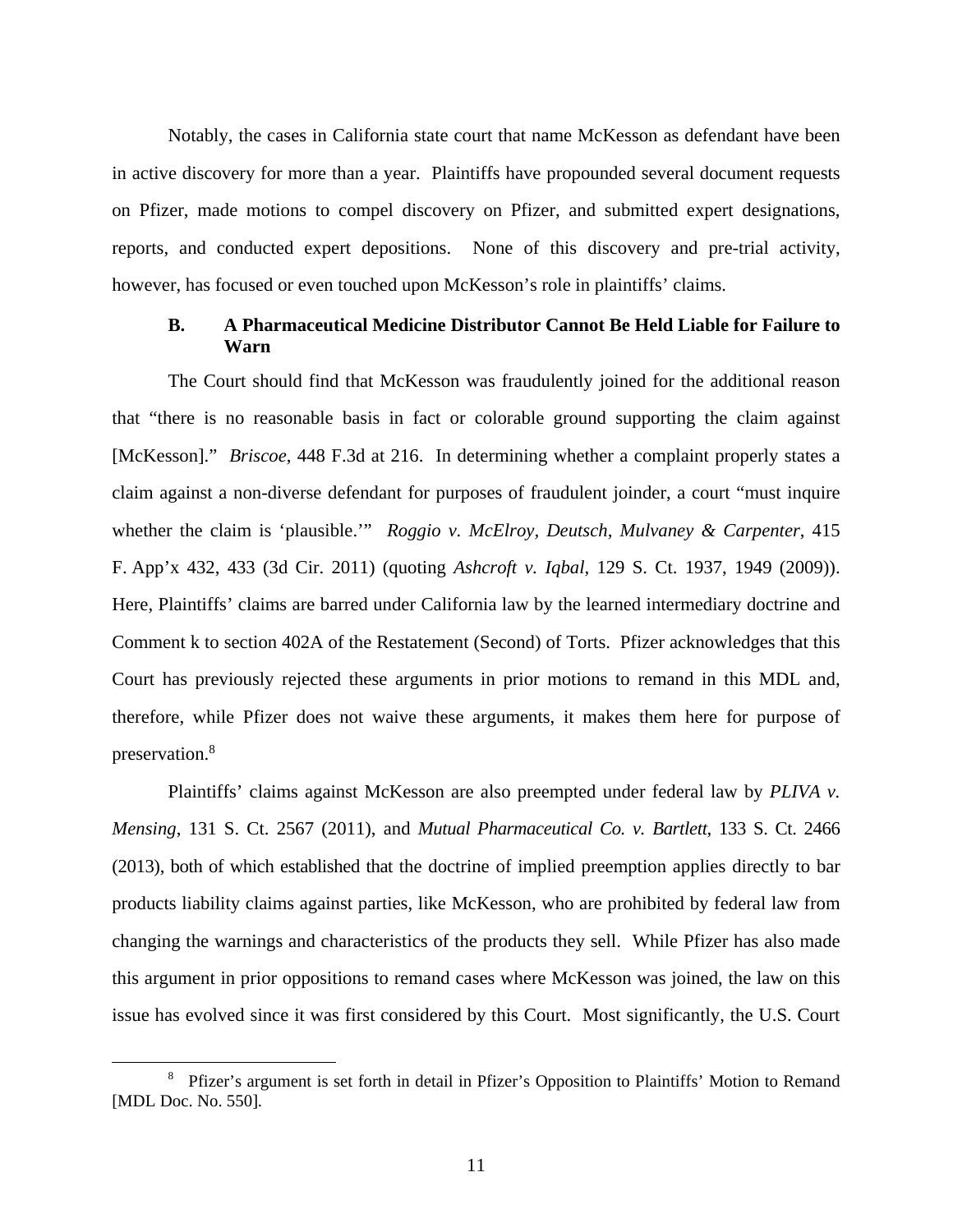of Appeals for the Sixth Circuit has explained that the preemption test under *Mensing* and *Bartlett* does not depend on a defendant's status as a generic manufacturer, but whether the defendant was prohibited from federal law from making the changes that plaintiffs contend are required by state law. *See Yates v. Ortho-McNeil-Janssen Pharms., Inc.*, 808 F.3d 281, 296-97 (6th Cir. 2015); *see also Batoh v. McNeil-PPC, Inc.*, 167 F. Supp. 3d 296, 321-22 & n.19 (D. Conn. 2016) (finding preemption where FDA regulations made it impossible for drug manufacturer to change a medicine's active ingredient without FDA approval); *Thompson v. Allergan USA, Inc.*, 993 F. Supp. 2d 1007, 1013 (E.D. Mo. 2014) (relying on *Bartlett* and finding that design-defect claims were preempted because "[d]efendants were unable, under federal law, to independently lower the volume in each vial of Restasis to be in compliance with the state duties alleged by [p]laintiff"). The reasoning of these cases applies equally to McKesson: Because federal law precludes McKesson from changing either the warnings or design of Zoloft, impossibility preemption precludes Plaintiffs' claims against McKesson. The only way McKesson could comply with both federal law and what Plaintiffs contend is required by state law would be not to distribute Zoloft. But the Supreme Court has made clear that impossibility preemption cannot be avoided by a "stop selling" theory of liability. *See Bartlett*, 133 S. Ct. at 2477 ("Our pre-emption cases presume that an actor seeking to satisfy both his federal- and state-law obligations is not required to cease acting altogether in order to avoid liability. Indeed, if the option of ceasing to act defeated a claim of impossibility, impossibility pre-emption would be 'all but meaningless.'"); *see also Yates*, 808 F.3d at 300 ("We reject this never-start selling rationale for the same reasons the Supreme Court in *Bartlett* rejected the stop-selling rationale of the First Circuit.").

Plaintiffs rely on *Hunter v. Philip Morris USA*, 582 F.3d 1039 (9th Cir. 2009), and cases citing *Hunter*, to assert that this Court may not consider federal preemption in a fraudulent joinder analysis because the preemption defense goes to the "merits" of the action as a whole. (Pls.' Mem. at 15.) Plaintiffs' argument misconstrues *Hunter*, which was based on application of the common defense rule. The common defense rule provides that a non-diverse defendant is not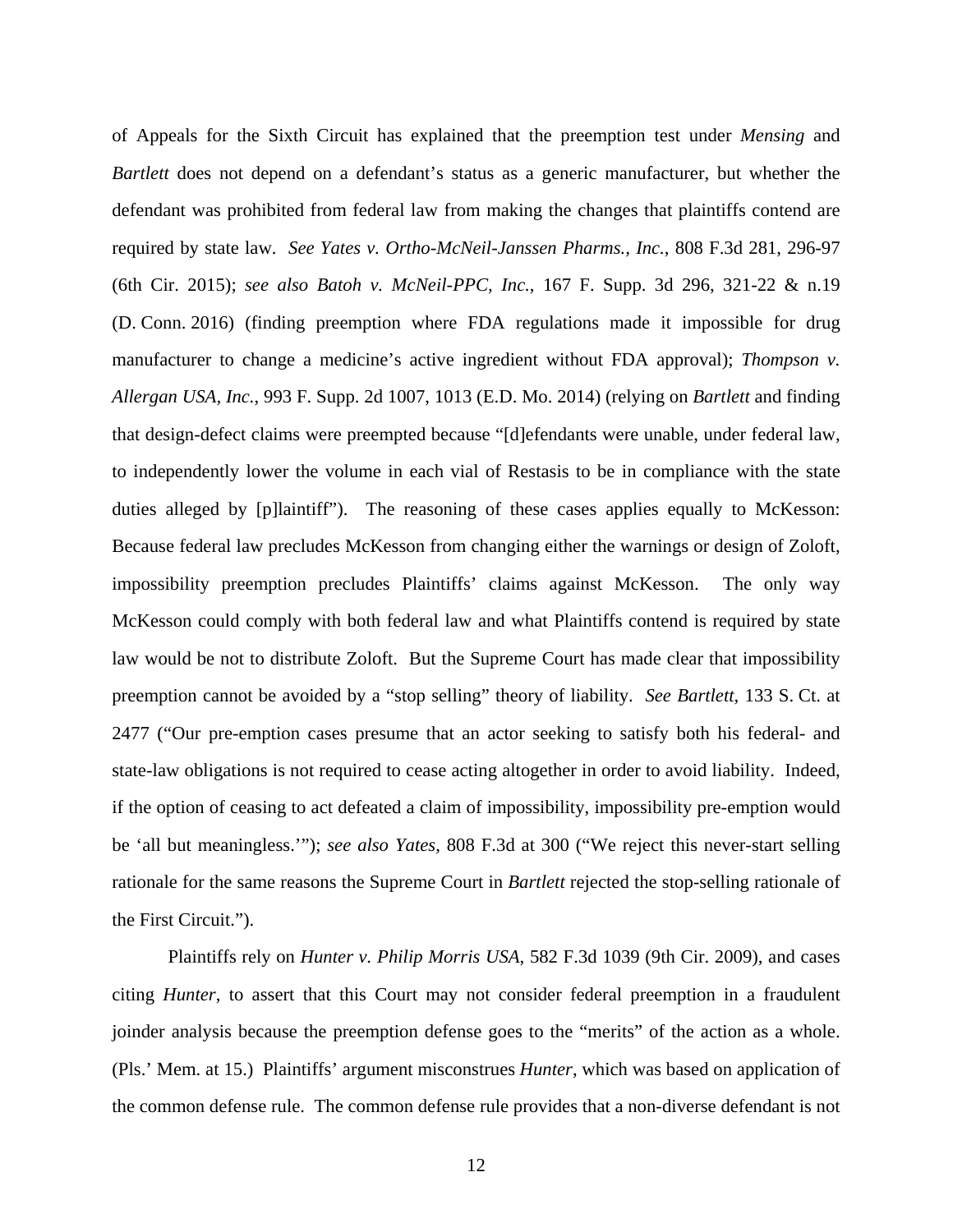fraudulently joined where the defense proffered by the removing defendant would dispose of the plaintiff's claims against *all defendants*, such that it addresses the merits of the action in general, rather than the propriety of joining a specific defendant. *Smallwood v. Ill. Cent. R.R. Co.*, 385 F.3d 568, 571 (5th Cir. 2004). Accordingly, in *Hunter* the Ninth Circuit held that when "the preemption question requires an inquiry into the merits of the plaintiff's claims against *all defendants*," it "goes to the merits of the plaintiff's case" and cannot be considered in a fraudulent joinder analysis. 582 F.3d at 1045 (emphasis added). Unlike Pfizer, McKesson's preemption defense derives from the fact that *it is not the manufacturer* of Zoloft and, therefore, could not unilaterally change the label under federal regulations. Because McKesson's preemption defense is not common with Pfizer, this Court is not barred from considering it.

Further, this Court is not bound by Ninth Circuit law. *See In re Korean Air Lines Disaster of Sept. 1, 1983*, 829 F.2d 1171, 1176 (D.C. Cir. 1987) (Ginsburg, J.), *aff'd*, 490 U.S. 122 (1989). The Third Circuit has made clear that affirmative defenses may be considered when deciding whether a defendant is fraudulently joined. *See In re Briscoe*, 448 F.3d at 219. To be sure, a court should not engage in a "merits" determination in the sense that fraudulent joinder is not governed by the same standard as a motion to dismiss under Rule 12(b)(6). But that is true whether lack of viability derives from the nature of the claim asserted or due to an affirmative defense asserted by the defendant. The prohibition against merits determinations is satisfied so long as the court "confine[s] its inquiry to whether petitioners could make a colorable argument" to overcome the defendant's defense. *Id.* On the other hand, "[i]f a district court can discern, as a matter of law, that a cause of action is" is barred by an affirmative defense, "it follows that the cause fails to present even a colorable claim against the non-diverse defendant." *Id.*<sup>9</sup>

Finally, determining that McKesson has been fraudulently joined does not require this

 <sup>9</sup> Other courts, such as court in *In re Plavix Products Liability & Marketing Litigation*, 2014 WL 4954654 (D.N.J. Oct. 1, 2014), have relied on inapposite cases holding that a defendant may not create *federal question* jurisdiction by pleading an affirmative defense of preemption. *See id.* at \*8. Those cases are simply inapposite where jurisdiction is based on diversity and irrelevant to the question of whether a non-diverse defendant has been fraudulently joined.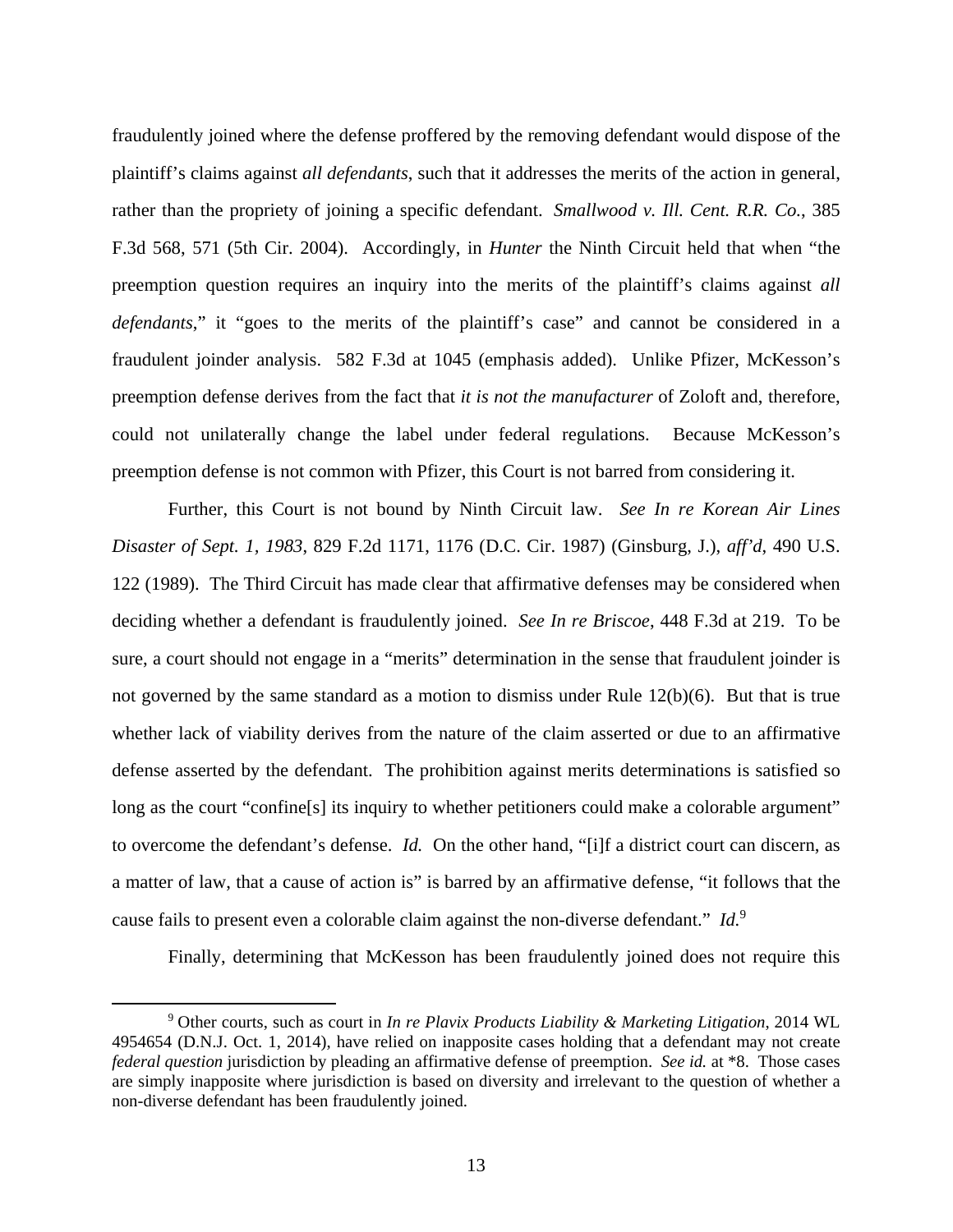Court to *extend* the holding of *Mensing* and *Bartlett*. 10 In *Mensing* and *Bartlett*, the Supreme Court set out a clear and unequivocal test for conflict preemption under the FDCA: Can the defendant change the label or design of a prescription medicine unilaterally, without first seeking FDCA approval. *See Yates*, 808 F.3d at 294. If the answer is "no," conflict preemption exists. And answering this question does not depend on a complex examination of disputed facts or extension of law. It requires only application of clear rules set out by the Supreme Court.

Here, the law is clear that McKesson had no ability to unilaterally change the label of Zoloft without violating federal law. Impossibility preemption, as set out in *Mensing* and *Bartlett*, clearly bars Plaintiffs' claims against McKesson.

### **C. Plaintiffs Do Not Plausibly Allege Distribution**

Additionally, numerous courts have held that a pharmaceutical medicine distributor is fraudulently joined where the plaintiff cannot show that it supplied the particular pharmaceutical products used by the plaintiff. In *In re Rezulin Products Liability Litigation*, 133 F. Supp. 2d 272 (S.D.N.Y. 2001), for example, the court held that distributors of Rezulin were fraudulently joined where plaintiffs failed to allege that the distributors "sold or supplied Rezulin to plaintiffs." *Id.* at 291. The court explained that "[w]ithout drawing that connection, plaintiffs have no way of showing that the pharmacy defendants' acts proximately caused the alleged injuries." *Id.* Likewise, in *In re Diet Drugs (Phentermine, Fenfluramine, Dexfenfluramine) Products Liability Litigation*, 220 F. Supp. 2d 414 (E.D. Pa. 2002), the court held that pharmacies were fraudulently joined where plaintiffs' complaints contained only "general statements levied against all defendants, which most properly can be read as stating claims against drug manufacturers" and were "devoid of specific allegations against the pharmacies." *Id.* at 424.<sup>11</sup>

 <sup>10</sup> For this reason, the other cases that Plaintiffs rely on, such as *D.A. ex rel. Wilson v. McKesson Corp.*, 2014 WL 202738 (E.D. Cal. Jan. 17, 2014), were wrongly decided.

<sup>11</sup> *See also Salisbury v. Purdue Pharma, L.P.*, 166 F. Supp. 2d 546, 550 (E.D. Ky. 2001); *Johnson v. Parke-Davis,* 114 F. Supp. 2d 522, 524 (S.D. Miss. 2000); *Aronis v. Merck & Co.,* No. S-05-0486, 2005 WL 5518485, at \*1 (E.D. Cal. May 3, 2005).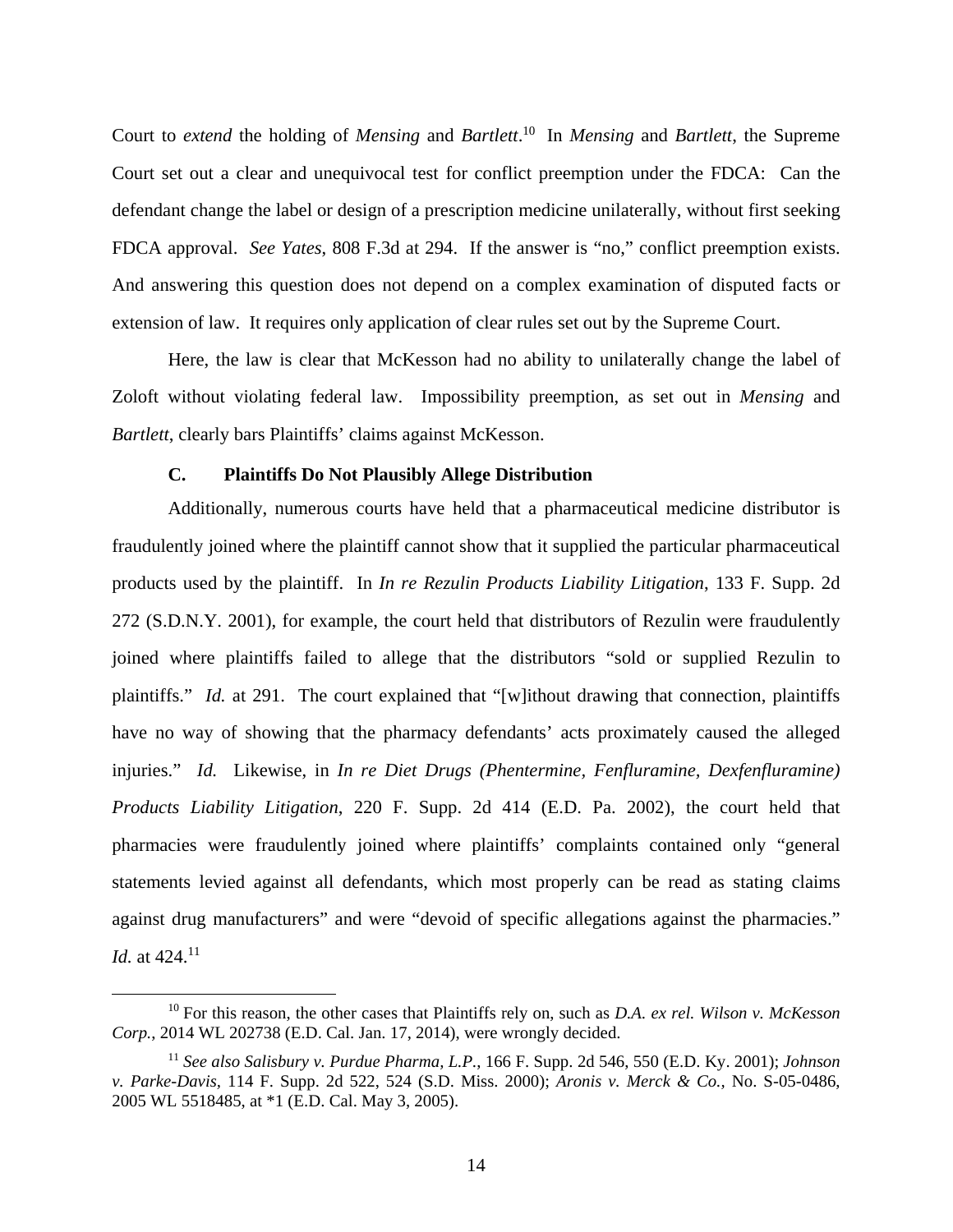In determining whether a defendant has been fraudulently joined, a plaintiff's "mere assertion of 'metaphysical doubt as to the material facts [is] insufficient to create an issue if there is no basis for those facts.'" *Legg v. Wyeth*, 428 F.3d 1317, 1323 (11th Cir. 2005) (alteration in original) (quoting *Badon v. RJR Nabisco, Inc.,* 224 F.3d 382, 393 (5th Cir. 2000)). For purposes of a fraudulent joinder analysis, a plaintiff is only entitled to have a question of fact resolved in his favor "when both parties have submitted evidence of contradictory facts." *Badon,* 224 F.3d at 394 (emphasis omitted). Federal courts "do not, however, in the absence of any proof, assume that the nonmoving party could or would prove the necessary facts." *Id.* (emphasis omitted). The deficiencies in Plaintiffs' allegations against McKesson go far beyond unartful, ambiguous or technically defective pleading, rather, they entirely fail to set forth any facts whatsoever to support Plaintiffs' conclusions. Thus, they are not entitled to any such deference, and have no possibility of stating a plausible claim against McKesson. *Bell Atl. Corp. v. Twombly*, 550 U.S. 544, 555 (2007); *see also Iqbal,* 129 S. Ct. at 1950 ("Rule 8 . . . does not unlock the doors of discovery for a plaintiff armed with nothing more than conclusions.").

Accordingly, Plaintiffs' joinder of McKesson was fraudulent and must be disregarded for purposes of diversity jurisdiction. *See Weber v. Dep't of Veterans Affairs*, 521 F.3d 1061, 1065 (9th Cir. 2008) (holding that plaintiffs must allege "'enough facts to state a claim to relief that is plausible on its face'").

#### **CONCLUSION**

For all the foregoing reasons, Pfizer respectfully requests that the Court deny Plaintiffs' Motion to Remand.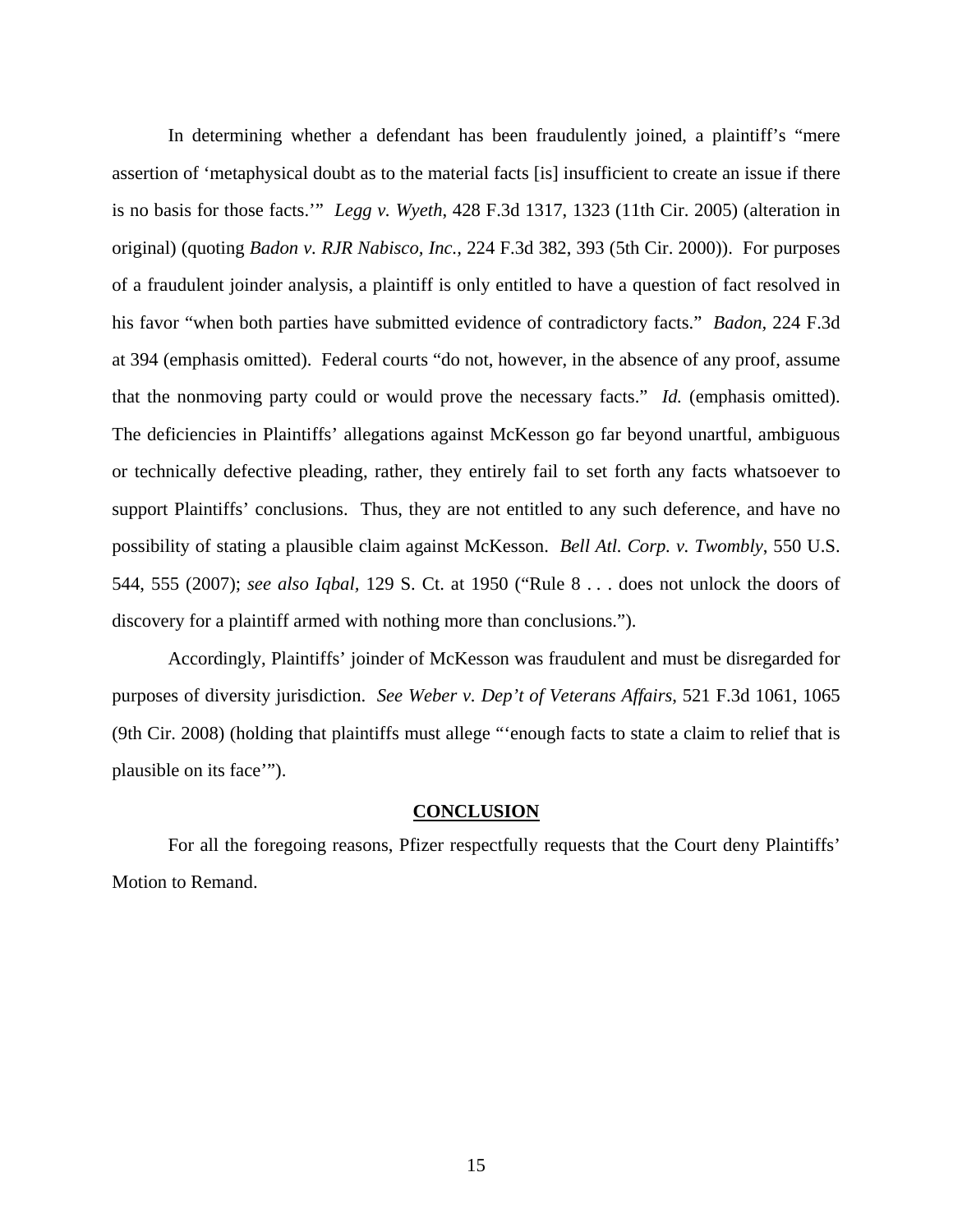DATED: October 31, 2016 Respectfully submitted,

## QUINN EMANUEL URQUHART & SULLIVAN, LLP

By : */s/ Mark S. Cheffo*  Mark S. Cheffo

51 Madison Avenue, 22nd Floor New York, New York 10010-1601 (212) 849-7000

DECHERT LLP Robert C. Heim Judy L. Leone 2929 Arch Street Philadelphia, Pennsylvania 19104-2808  $(215)$  994-4000

*Attorneys for Defendants Pfizer Inc., including its former division J.B. Roerig & Co., Pfizer International LLC, and Greenstone LLC*